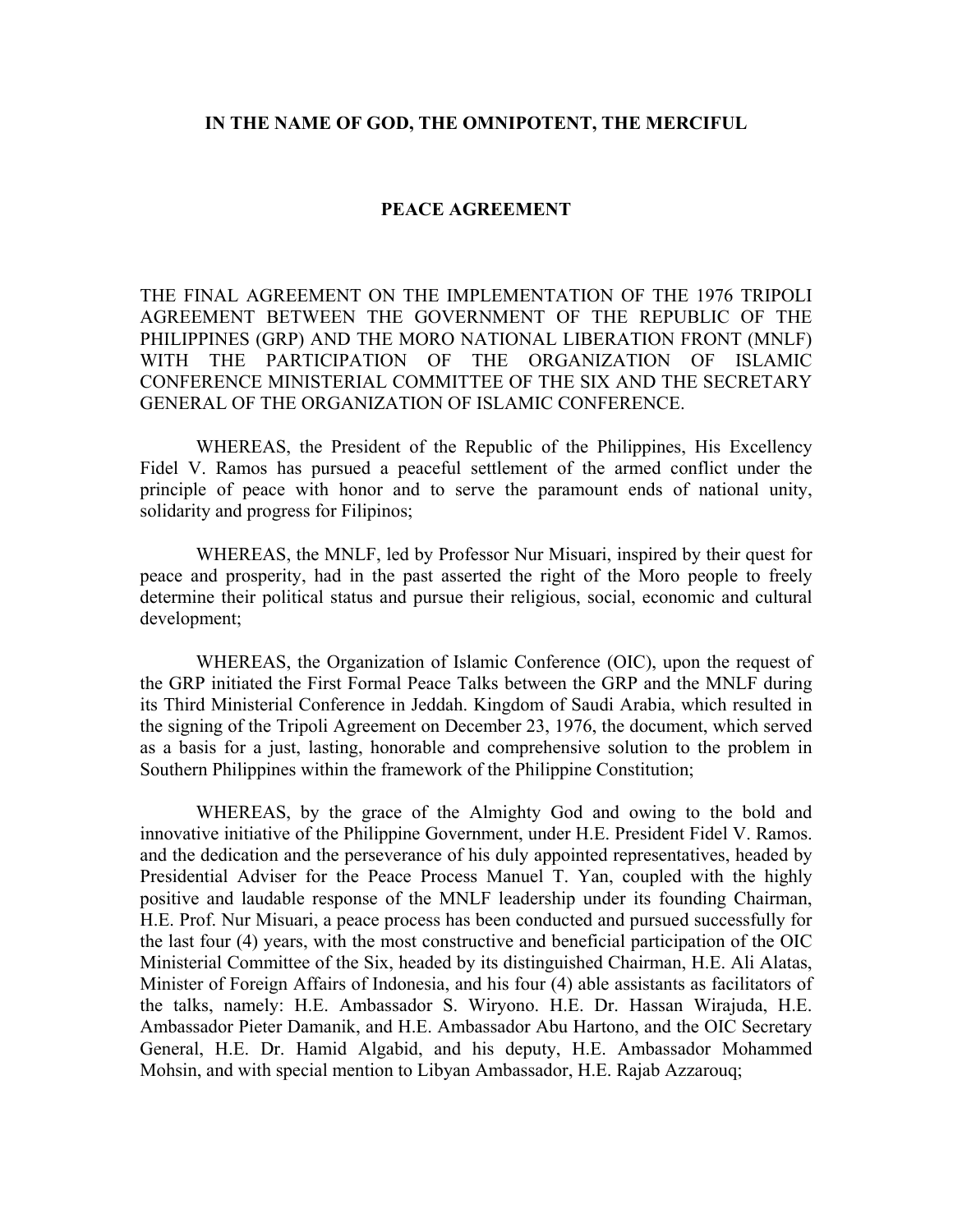WHEREAS, the parties acknowledge the valuable role of the Organization of Islamic Conference (OIC) in promoting and upholding the rights, welfare and well-being of Muslims all over the world;

WHEREAS, the parties likewise, acknowledge the role of the OIC Ministerial Committee of the Six comprising the nations of Indonesia as Chair, libya, Saudi Arabia. Bangladesh, Senegal and Somalia in the search of a just, comprehensive and durable Peace in Southern Philippines;

WHEREAS, in accordance with the Statement of Understanding signed in Tripoli, Libya on October 3.1992 and the subsequent Statement of Understanding signed in Cipanas, West Java on April 14,1993, the parties agreed, through the good offices of The Great Libyan Arab Jamahiriyah, inspired and guided by its great leader. H.E. Colonel Muammar Khadaffy, the Government of the Republic of Indonesia under the Wise and able leadership of H.E. Bapah President Soeharto, and H.E. OIC Secretary General, Dr. Hamid Algabid, to hold formal peace calks to discuss the modalities for The full implementation of the 1976 Tripoli Agreement in letter and spirit, to include Those portions of the Agreement left for further discussion and the transitional Implementing structure and mechanism;

WHEREAS, the parties affirm their solemn commitment in the aforementioned Statements of understanding as well as the Memorandum of Agreement signed in the First Round of Formal Peace Talks held in Jakarta, Indonesia on October 25 - November 7, 1993; the Interim Agreement signed in the 2nd Round of Formal Peace Talk held in Jakarta on September 1-5, 1994; the Interim Agreement signed in the 3rd Round of formal Peace Talks held in Jakarta on November 27 - December 1, 1995; the Intern Agreement signed in the 4th Round of Formal Peace Talks held in Jakarta on August 29, 1996; and in the nine (9) meetings of the Mixed Committee held in various places and dates in the Philippines and Indonesia;

WHEREAS, all these agreements resulted from the consensus points reached by the Mixed Committee and the Support Committees (Support Committee No. I - National Defense and Security; Support Committee No. 2 - Education: Support Committee No. 3 - Economic and Financial System, Mines and Minerals; Support Committee No. 4 - Administrative System, Right of Representation and Participation in the National Government, and in all Organs of the State: Support Committee No. 5 - Shariah and the Judiciary; and the Ad Hoc Working Group on the Transitional Implementing Structure and Mechanism in meetings held in various places in the Philippines and Indonesia;

WHEREAS, the parties have rationalized and consolidated all the agreements and consensus points reached, with the assistance of the Mixed Committee and the various support committees established for the purpose, into a final peace agreement;

WHEREAS, the parties affirm the sovereignty, territorial integrity and the Constitute of the Republic of the Philippines; and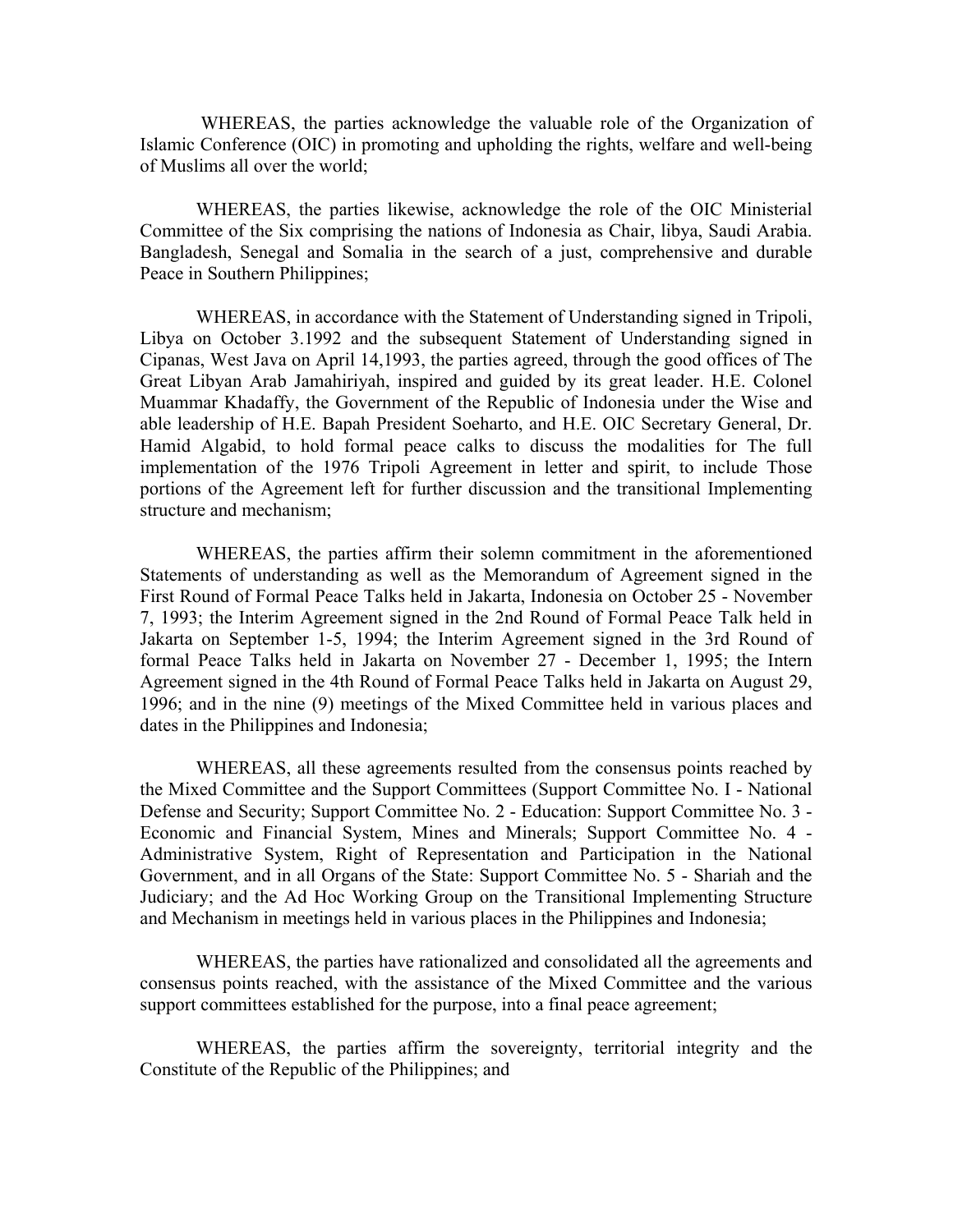WHEREAS, this final peace agreement constitutes the full implementation of the Tripoli Agreement.

# **NOW THEREFORE, THE PARTIES DO HEREBY AGREE ON THE FOLLOWING:**

## **I. IMPLEMENTING STRUCTURE AND MECHANISM OF THIS AGREEMENT**

1. Phase 1 shall cover a three (3) year period starting after the signing of the peace agreement with the issuance of Executive Order establishing the Special Zone of Peace and Development (SZOPAD), the Southern Philippines Council for Peace and Development (SPCPD), and the Consultative Assembly.

During this phase, the process of the joining in of the MNLF elements with The Armed Forces of the Philippines will start. The joining in of MNLF elements with the PNP as part of the regular police recruitment programmed will also take place in this phase.

- 2. Phase 2 shall involve amendment to or repeal of the Organic Act (RA 6734) of the Autonomous Region in Muslim Mindanao (ARMM) through Congressional action, after which the amendatory law shall be submitted to the people of the concerned areas in a plebiscite to determine the establishment of a new autonomous government and the specific area of autonomy thereof.
- a. While peace and development programs are being implemented in the SZOPAD, a bill to amend or repeal the RA 6734 shall be initiated within Phase 1 (1996-1997). The bill shall include the pertinent provisions of the Final Peace Agreement and the expansion of the present ARMM area of autonomy. After a law shall have been passed by Congress and approved by the President, it shall be submitted to the people for approval in a plebiscite affected areas, within two (2) years from the establishment of the SPCPD (1998).
- b. The new area of autonomy shall then be determined by the provinces and cities that will vote/ choose to join the said autonomy (1998). It may be provided by the Congress in a law that clusters of contiguous Muslim dominated municipalities voting in favor of autonomy be merged and constituted into a new province(s), which shall become part of the new Autonomous Region.

## **II. THE TRANSITIONAL PERIOD (PHASE-1)**

## **Phase 1 shall be implemented as follows:**

3. There shall be established a Special Zone of Peace and Development in Southern Philippines (SZOPAD) covering the provinces of Basilan, Sulu, Tawi-Tawi, Zamboanga del Sur. Zamboanga del Norte, North Cotabato, Maguindanao, Sultan Kudarat Lanao del Norte, Lanao del Sur, Davao del Sur, South Cotabato. Sarangani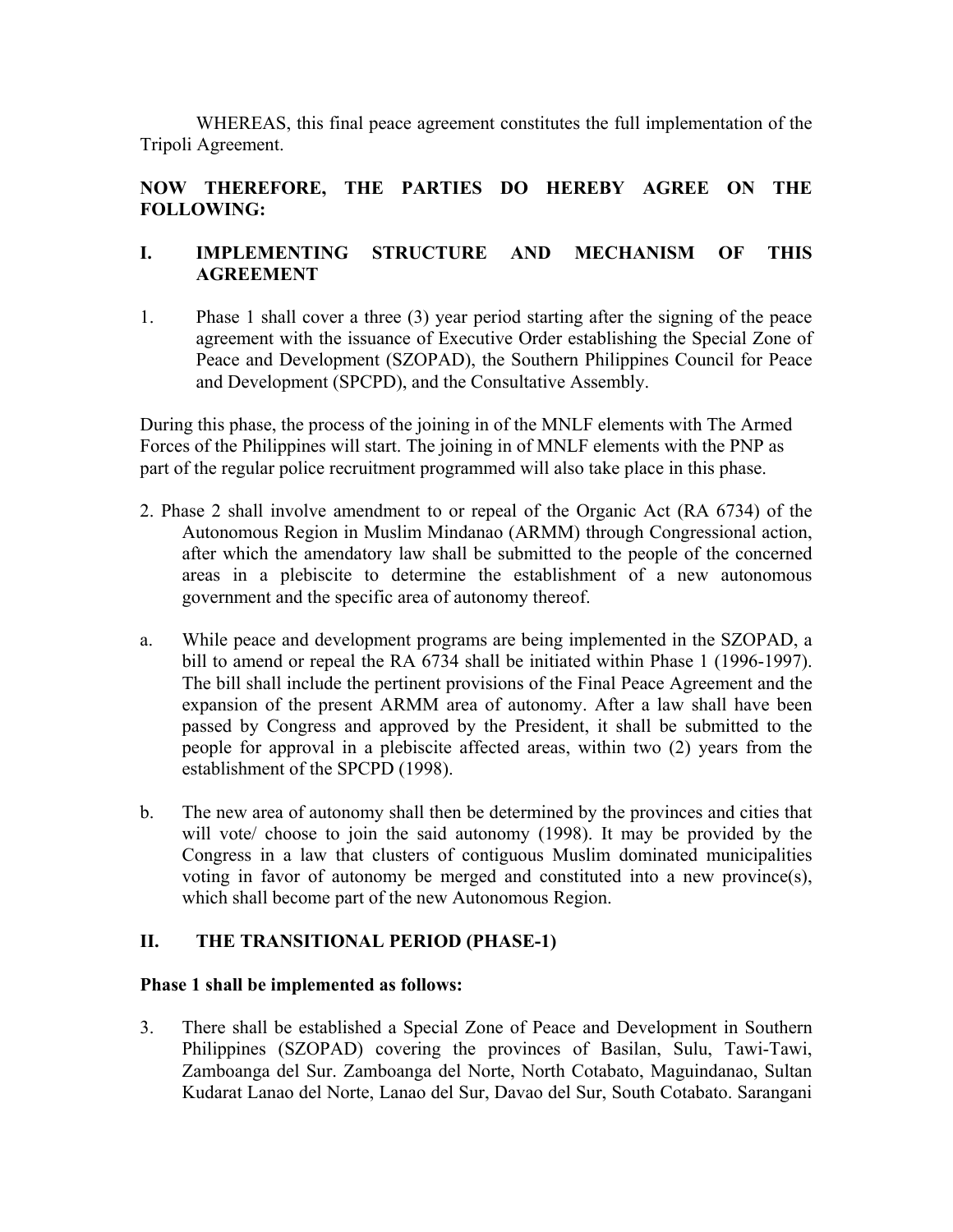and Palawan and the cities of Cotabato, Dapitan, Dipolog, General Santos, lligan, Marawi, Pagadian, Zamboanga and Puerto Princesa. Within the next three (3) years, these areas shall be the focus of intensive peace and development efforts. Public and private investments shall be channeled to these areas to spur economic activities and uplift the conditions of the people therein.

- 4. There shall be established a Southern Philippine Council for Peace and Development (SPCPD), composed of one (1) Chairman, one (1) Vice Chairman and three (3) Deputies, one each representing the Muslims, the Christians, and the Cultural Communities. They shall be appointed by the president.
- 5. The SPCPD shall be assisted by the Darul Iftah (advisory council), which shall be created by the Chairman of the SPCPD.
- 6. The local government units in the area including the ARMM shall continue to exist and exercise their functions in accordance with the existing laws.
- 7. Appropriate agencies of the government that are engaged in peace and development activities in the area, such as but not limited to the Southern Philippines Development Authority (SPDA), shall be placed under the control and/or supervision of the Council as its implementing agencies to ensure that peace and development projects and programs are effectively accomplished.

Based on the foregoing, the following agencies or entities will be placed under the control and/or supervision of the SPCPD, to wit:

a. The Southern Philippines Development Authority (SPDA) may be attached to the SPCPD and be placed under the latter's direct supervision insofar as SPDA offices and projects in the SZOPAD are concerned. The SPCPD can exercise a. further degree of control over SPDA by allowing the Council to submit recommendees to the President for appointment as officials of SPDA.

- b. The Regional and Field Offices of the Office of Muslim Affair (OMA) which are situated and operating within the Special Zone of Peace and Development (SZOPAD), shall be placed under the direct supervision of SPCPD, provided that the coordination, linkages and complementation between the central OMA and SPCPD shall be defined by a Presidential issuance;
- c. The Regional and field Offices of the Office of Southern Cultural Communities (OSCC) which are situated and operating within the Special Zone of Peace and Development (SZOPAD), shall be placed under the direct supervision of SPCPD, provided that the coordination, linkages and complementation between the central OSCC and SPCPD shall be defined by a Presidential issuance;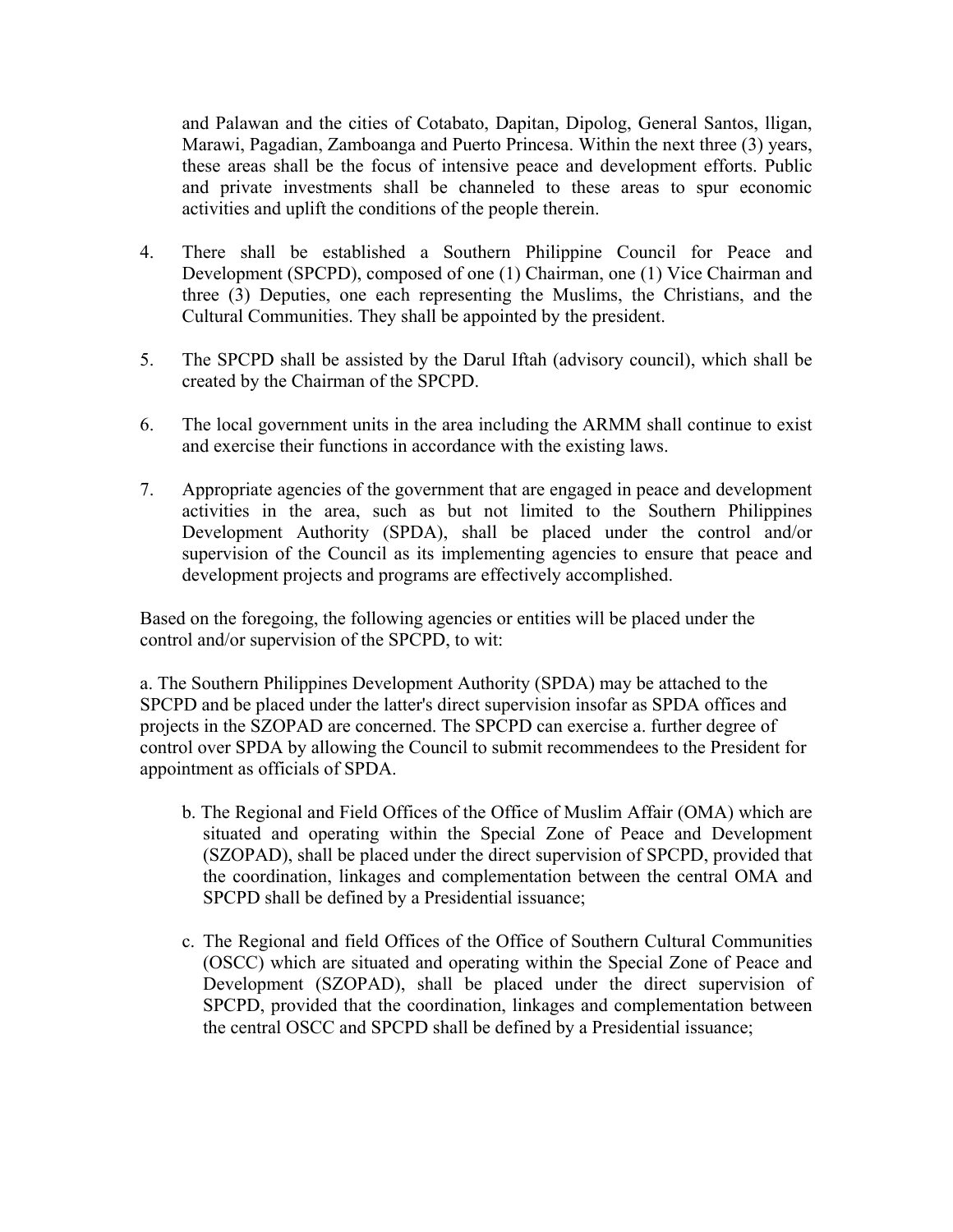- d. Task Force Basilan, which shall be reorganized into the Basilan Development Task Force, to undertake development activities in Basilan shall be placed under the control and supervision of SPCPD;
- e. Task Force MALMAR to be reorganized into the Central Mindanao Development Task Force, lo undertake development activities in Central Mindanao shall be placed under the control and supervision of SPCPD;
- f. Sulu Development task force an inter-agency task force that shall be organized to undertake development projects in Sulu -- shall be placed under the control and supervision of SPCPD; and
- g. Special Development Planning Group this is an ad hoc body composed of staff (officers and planning experts from the Department of Trade and Industry (DTI), the National Economic Development Authority (NEDA), the Department of Public Works and Highways (DPWH) and other concerned agencies which could be organized to directly support the staff planning requirements, shall be placed under SPCPD.

The foregoing enumeration of agencies or entities shall not preclude the President from exercising his power or discretion to delegate, subject to existing laws, certain powers or functions to the SPCPD, or to place under agencies or entities under the control and/or supervision of the latter.

- 8. The SPCPD, in consultation with the Consultative Assembly utilizing the funds from the National Government shall monitor, promote and coordinate the development efforts in the area, including the attraction of foreign investment, especially from OIC member-countries and the Association of South East Asian Nations (ASEAN).
- 9. The powers and functions of the SPCPD and the Consultative Assembly are derivative and extension of the powers of the President the powers referred to here are only those powers of the President that could be delegated under the Constitution and existing laws.
- 10. There shall be established a Consultative Assembly with 81 members composed of the following:
	- a. The Chairman of the SPCPD shall be the head and presiding officer of the assembly;
	- b. The Governor and the Vice Governor of the ARMM, and 14 Governor's of the provinces and the 9 City Mayors in the SZOPAD;
	- c. 44 members from the MNLF: and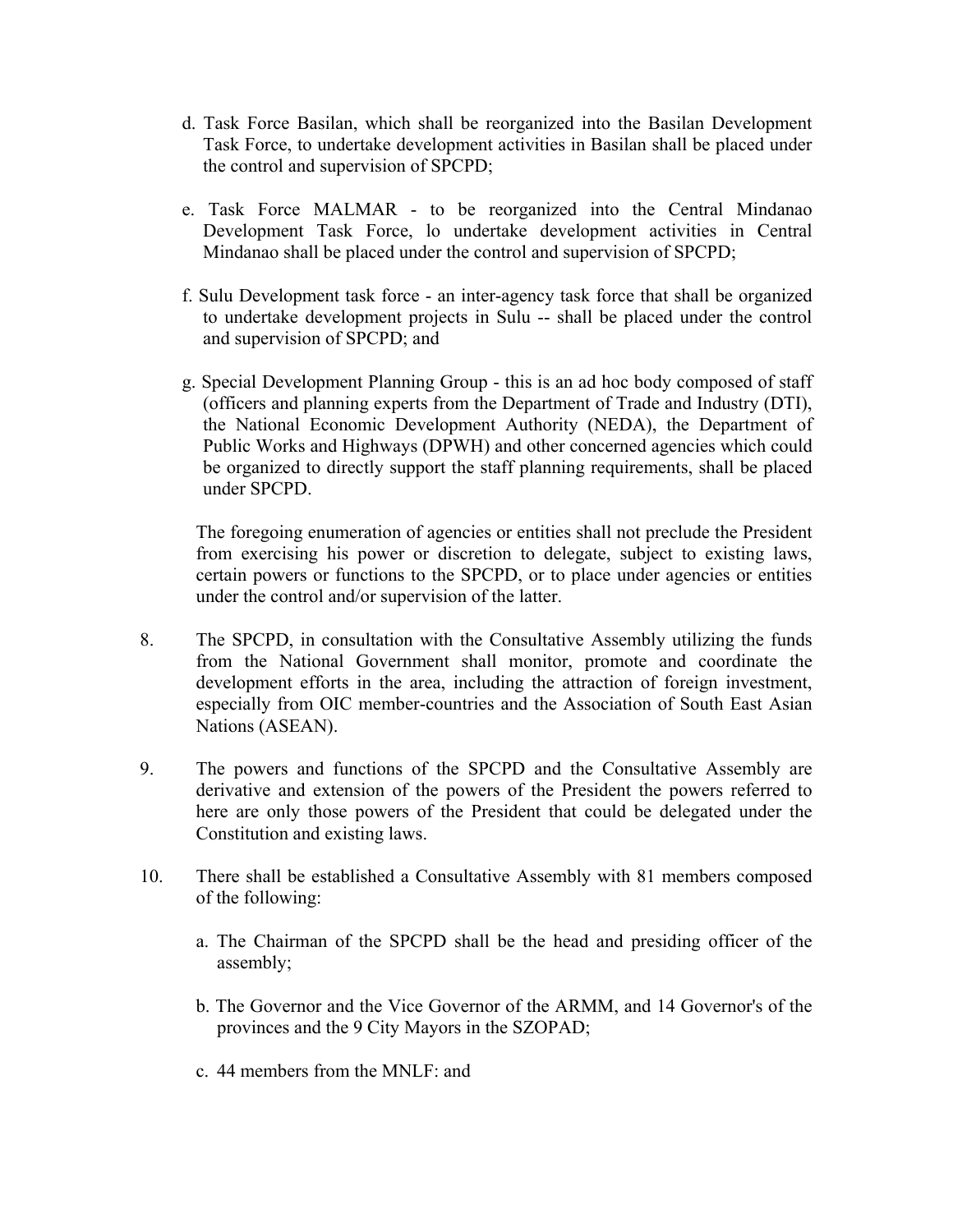- d. 11 members from various sector recommended by non-governmental organizations (NGOs) and people's organizations ( POs).
- 11. The Consultative Assembly shall exercise the following functions and powers:
	- a. To serve as forum for consultation and ventilation of issues and concerns;
	- b. To conduct public bearings as may be necessary and to provide appropriate advice to the SPCPD; and
	- c. To formulate and recommend policies to the President through the chairman of the SPCPD and make rules and regulations to the extent necessary for the effective and efficient administration of the affairs of the area.
- 12. The OIC shall be requested to continue to extend its assistance and good offices in monitoring the full implementation of this agreement during the transitional period until the regular autonomous government is firmly established and for this purpose, help generate broad international support for the Zone of Peace and Development.
- 13. A Joint Monitoring Committee composed of members coming from the GRP and the MNLF, with the help of the OIC, shall continue to meet to review and identify agreements that can be immediately implemented, and monitor the implementation of this Agreement during Phase 1.
- 14. The provisions of the 1994 and 1995 Interim Agreements and subsequent agreement entered into by the GRP and the MNLF (hat would not require legislative action shall be implemented during Phase 1.
- 15. The funds for the operations of the Council and the Assembly shall be initially sourced from the funds of the Office of the President. Funding for development programs and projects shall come from the appropriations of Congress as may be drawn from the General Appropriations Act. A supplementary budget for the year 1996 will be recommended to Congress for the purpose.
- 16. The term of the SPCPD and the Consultative Assembly shall be for a period of three years and may be extended by the President upon recommendation of the Council itself.
- 17. The term of office of the SPCPD and the Assembly shall coincide with the threeyear term of office of the officials of the Autonomous Region in Muslim Mindanao (ARMM) elected in l996.
- 18. The powers and functions of the Council shall be as follows: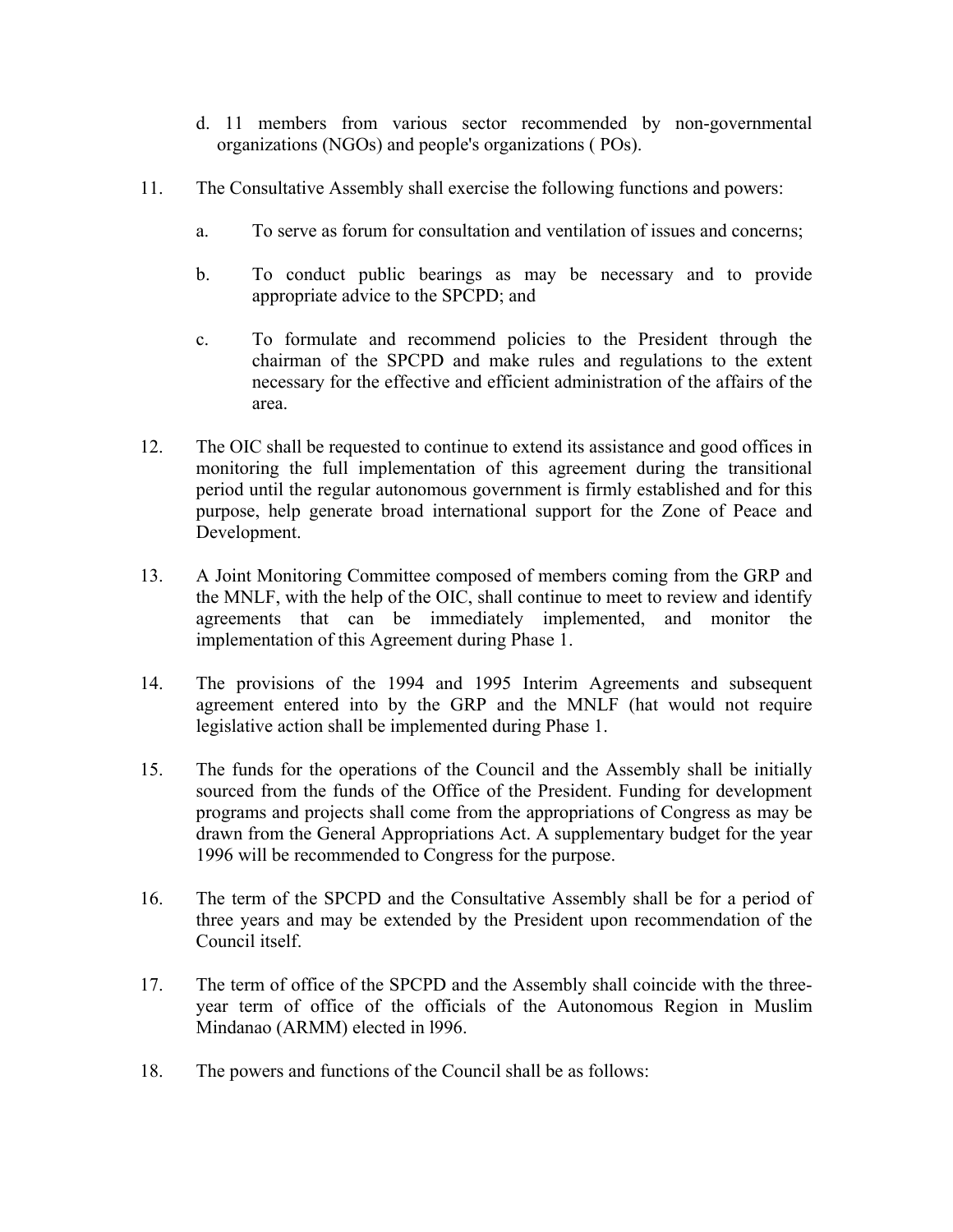- a. To take charge in promoting, monitoring and coordinating the improvement of peace and order in the area.
- b. To focus, on peace and development efforts more particularly in the depressed areas and cause the in implementation of peace and development projects;
- c. To provide support to local government units as necessary;
- d. To exercise such other powers and functions necessary for the effective implementation of its mandate as may be delegated by the President;
- e. To assist in the preparation for the hiding of elections, referenda or plebiscite and people's initiative in the area as may be duly deputized by the Commission on Elections (COMELEC);
- f. To cause the creation of such offices or instrumentalities as shall be necessary for the effective and efficient administration of the affairs of the areas. There shall be approval from the Office of the President for budgetary purposes.
- 19. The joining of die MNLF elements with the Philippine National Police (WP) and the Provision of Security Protection for Certain Officials of the Southern Philippines Council for Peace and Development;
	- a. During the transitional phase (phase 1), there shall be a program or process to allow the joining of MNLF elements into the PNP and to be part of the PNP Command in accordance with guidelines and procedures under existing laws. The Philippine Government shall allocate one thousand five hundred (1,500) PNP vacancies for this purpose to be filled up by MNLF elements during the transition period, and another two hundred fifty (250) items for special or auxiliary services.
	- b. The processing of MNLP elements will start upon the establishment of the Southern Philippines Council for Peace and Development (SPCPD). The police training programs to be undergone by the joining MNLF elements shall be as prescribed by existing laws and rules and regulations, and shall be conducted by the PNP.
	- c. The concerned of officials of the Council (e.g. the Chairman and his Deputies) shall be provided security and protective assistance by the national government, the security situation warrants and as part of confidence-building measures. An AFP/PNP security detail shall be immediately and particularly assigned lo the Council. This special APP/PNP security detail shall be composed of former MNLF regulars who shall have been granted AFP or PNP appointments and duly integrated into the AFP or PNP. This security detail shall be of appropriate size in accordance with the needs of the situation, without prejudice to augmentation by regular AFP or PNP units as the need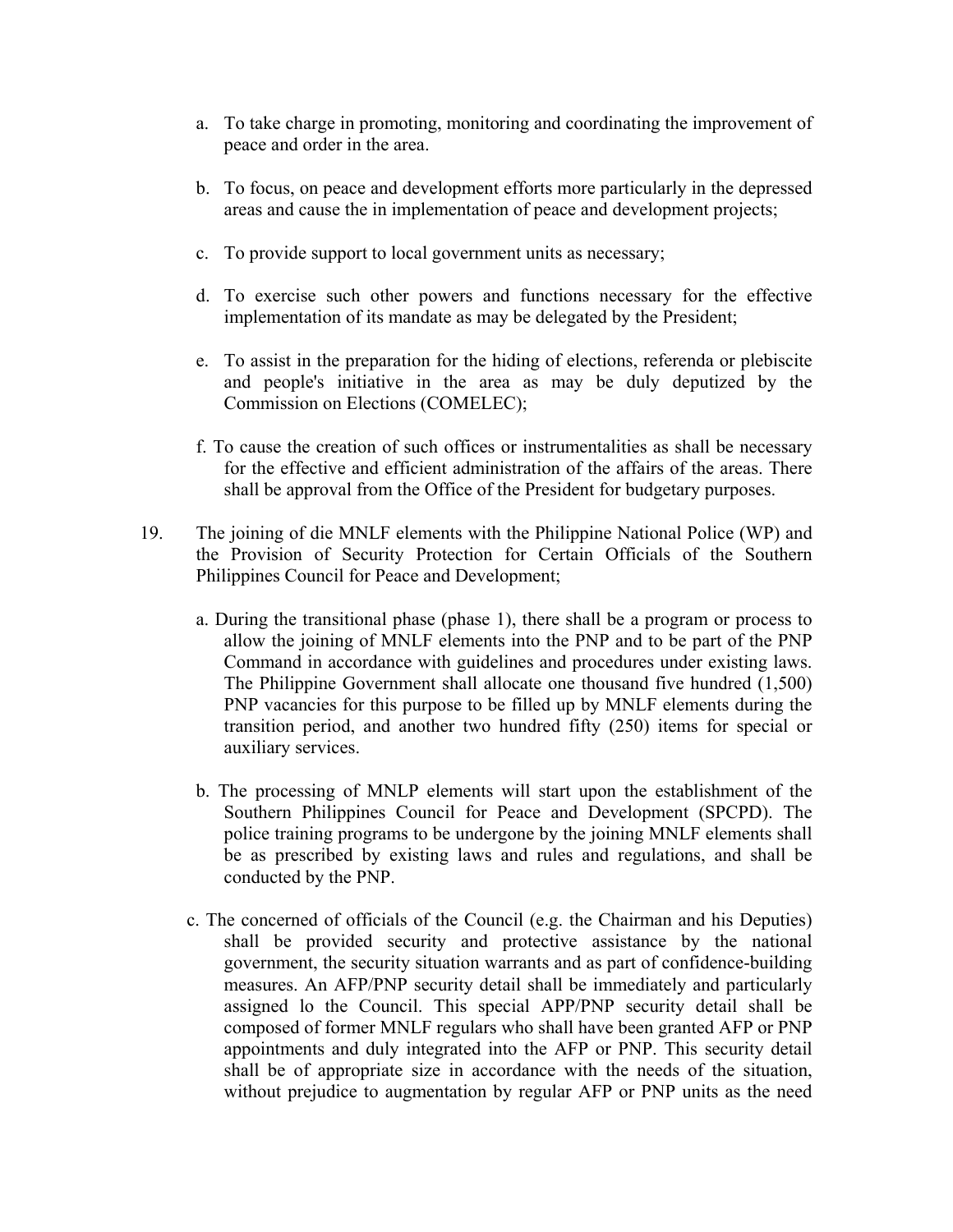arises and in coordination with the AFP and PNP commanders concerned. This security detail which shall not be utilized for law enforcement, but solely for [he security and protection of SPCPD officials concerned, shall conduct themselves in accordance with existing policies and regulations in order to prevent undue alarm to the population during movements of concerned officials.

- d. To have good coordination between the AFP and PNP on the one hand and the SPCPD on the other, a liaison system will be set up composed of the AFP, PNP and SPCPD senior officials.
- 20. The joining of the MNLF forces with the Armed Forces of the Philippines (AFP):
	- a. Five thousand seven hundred fifty (5,750) MNLF members shall be integrated into the Armed forces of the Philippines (AFP), 250 of whom shall be absorbed into the auxiliary services. The government shall exert utmost efforts to establish the necessary conditions that would ensure the eventual integration of the maximum number of the remaining MNLP forces into the Special Regional Security Force (SRSF) and other agencies and instrumentalities of the government There shall be a special socio-economic, cultural and educational program to cater to MNLF forces not absorbed into the AFP PNP and the SRSF to prepare them and their families for productive endeavors, provide for educational, technical skills and livelihood training and give them priority for hiring in development projects.
	- b. In the beginning, the MNLF forces will join as units distinct from AFP units. They will be initially organized into separate units within a transition period, until such time that mutual confidence is developed as the members of these separate-units will be gradually integrated into regular AFP units deployed in the area of autonomy. Subjects to existing laws, policies, rules and regulations, and approbate authorities shall waive the requirements and qualifications for entry of MNLF forces into the AFP.
	- c. One from among the MNLF will assume the functions and responsibilities of a Deputy Commander of the Southern Command. AFP, for separate units that will be organized out of the MNLF forces joining the AFP. The Deputy Commander will assist the Commander of the Southern Command. AFP in the command, administration and control of such separate units throughout the aforementioned transition period. The Deputy Commander will he given an appointment commensurate to his position and shall be addressed as such.
	- d. The government recognizer the skills, capabilities and achievements of the MNLP and its capacity to develop its members for the highest echelons of military and civilian leadership. The ranks and grades of MNLF forces joining the AFP shall be subject to the decision of the President in his capacity as Commander-in-Chief of the AFP along the principles of universality, non-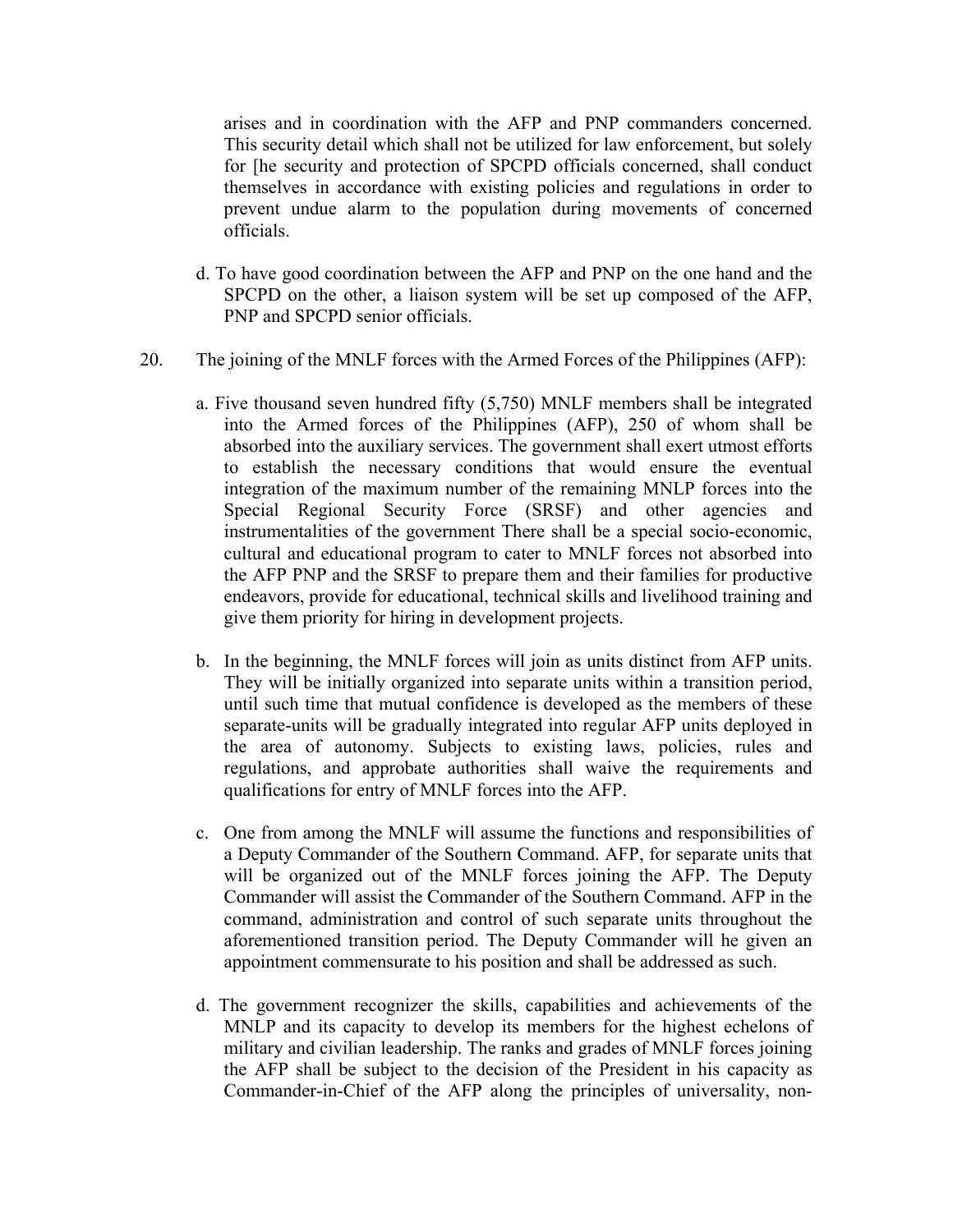discrimination, equity and preferential treatment for the poor and underprivileged.

- d. The government shall take affirmative measures to continually improve the capabilities of those MNLF forces joining the AFP to enhance their opportunities for professional advancement in the military service. It shall undertake initiatives to provide professional training and military schooling in foreign countries to former MNLF members absorbed into the AFP in consonance with the education and training programmes with the AFP.
- f. All other matters regarding the joining of MNLF forces into the AFP not expressly covered by this agreement shall be prescribed by the President in his capacity as the Commander-in-Chief of the APP.

#### **III. THE NEW REGIONAL AUTONOMOUS GOVERNMENT (PHASE-2)**

The following provisions shall be implemented after a law amending or repeating the Organic Act of ARMM shall have been enacted by Congress and approved by the people in the concerned areas in a plebiscite therefore. Accordingly, these provisions shall be recommended by the GRP to Congress for incorporation in the amendatory or repealing law.

A. EXECUTIVE COUNCIL, LEGISLATIVE ASSEMBLY, ADMINISTRATIVE SYSTEM AND REPRESENTATION IN THE NATIONAL GOVERNMENT.

## **EXECUTIVE COUNCIL**

- 21. Executive power shall be vested in tile Head of the regular Autonomous Government duly elected at large by direct vow of the people of the Autonomous Region. There shall also be a Vice-Head of the Regional Autonomous Government also elected in the same manner. The Head of the Regional Autonomous Government may appoint three (3) Deputies. The Head, the Vice-Head and the three (3) Deputies shall comprise the Executive Council of the area of Autonomy.
- 22. The President shall exercise general supervision over the Regional Autonomous Government and all local government units in the area of Autonomy through the Head of the Regional Autonomous Government to ensure that laws are faithfully executed.

The Head of the Autonomous Government shall exercise general supervision over all local government units in the area of autonomy to ensure that national and regional laws are faithfully executed, and see to it that they act within their assigned powers and functions.

#### **LEGISLATIVE ASSEMBLY**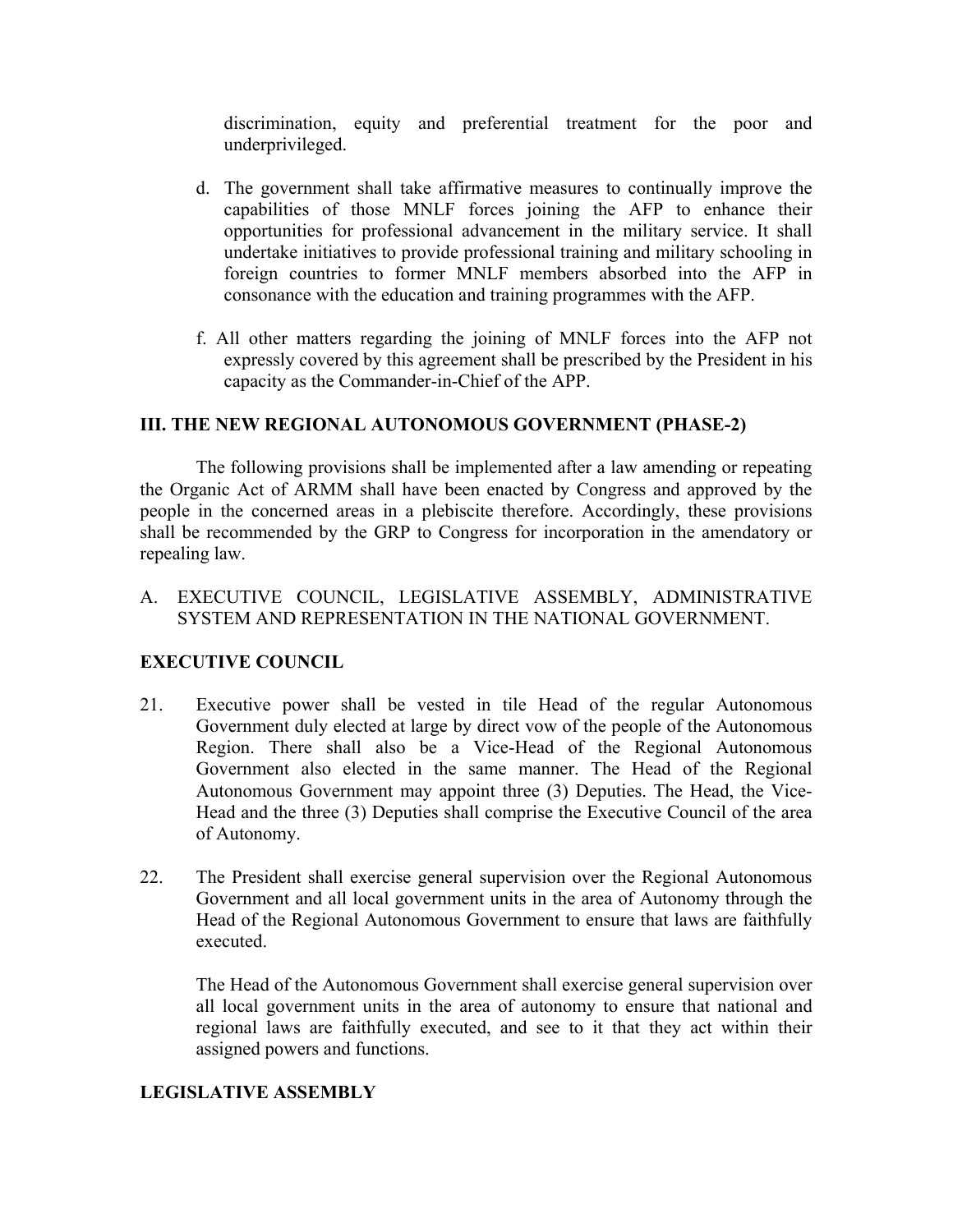- 23. Legislative power shall be vested in the Regional Legislative Assembly.
- 24. The Legislative Assembly shall be composed of members elected by popular vote, with three (3) members elected from each of the Congressional Districts.
- 25. There shall be sectoral representatives in the Legislative Assembly whose number shall not exceed fifteen percent (15%) of the total number of elected Members of the Legislative Assembly coming from the labor, disabled, industrial, indigenous cultural communities, youth, women, non-government organizations, agricultural, and such other sectors as may be provided by Regional Law to be appointed by the Head of the Autonomous Government from among the nominees of the different Sectoral groups; provided, however, that the youth representative shall not be less than 18 years of age nor more than 21 years of age at the lime of his appointment.

26. The people's initiative, by way a plebiscite or referendum, is recognized.

27. The Regional Legislative Assembly shall exercise legislative power for application in the area of autonomy except on the following matters, to wit:

- a. Foreign Affair's;
- b. National Defense and Security:
- c. Postal Service
- d. Coinage. Fiscal and Monetary Policies,
- e. Administration of Justice except on matters pertaining to Shariah;
- f. Quarantine;
- g. Customs and Tariff;
- h. Citizenship;
- i. Naturalization Immigration and Deportation;
- J. General Auditing, Civil Service and Elections;
- k. Foreign Trade;

1. Maritime, Land and Air Transportation and Communications that affect areas outside the autonomous region: and

m. Patents. Trademarks, Tradenames and Copyrights.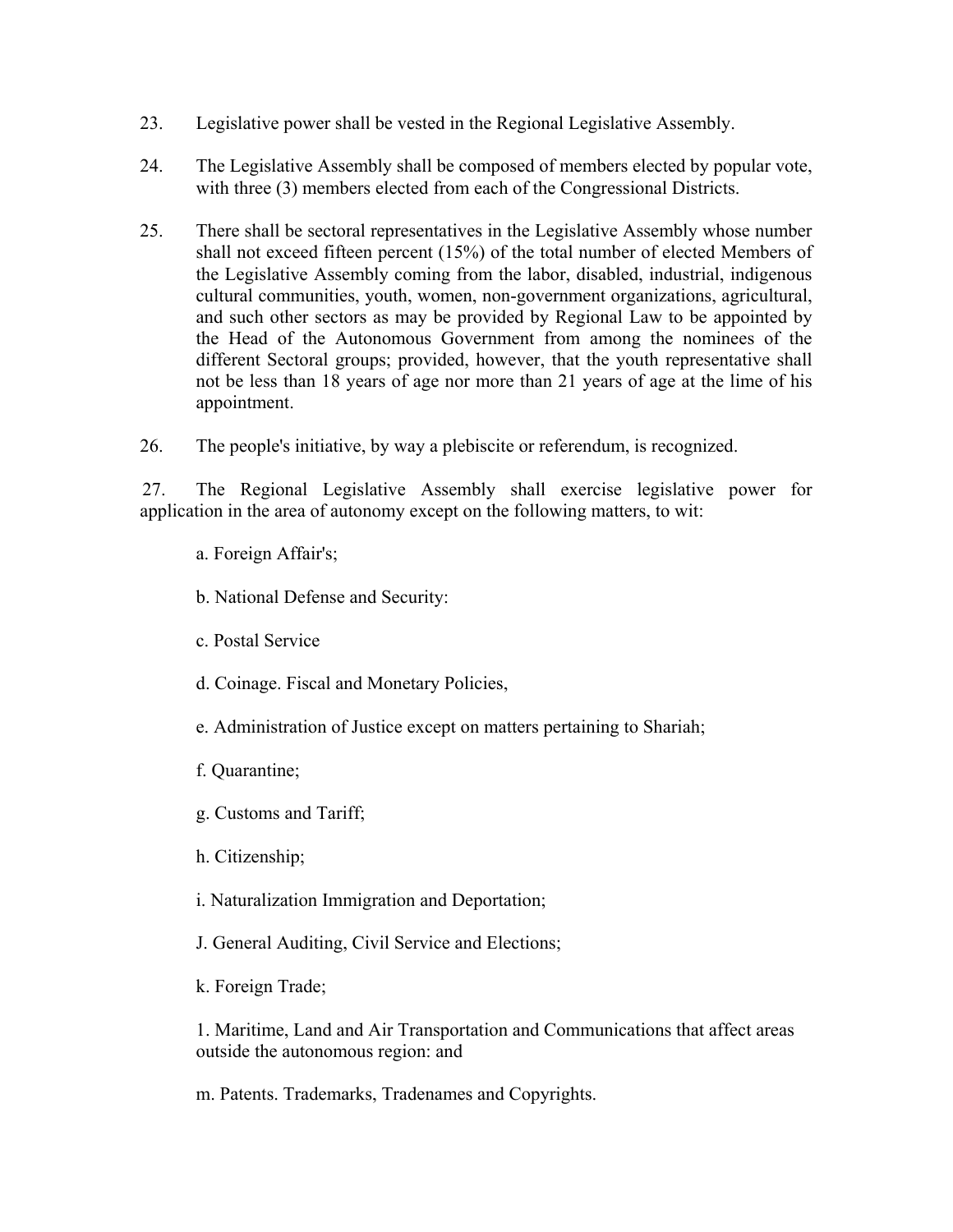- 28. The Legislative Assembly may create, divide, merge, abolish or substantially alter boundaries of local government units in the area of autonomy in accordance with the criteria laid down by law subject to approval by a majority of the voles cast in a plebiscite called for the purpose in the political units affected. It may also change the names of such local government units, public places and institutions.
- 29. Any member of the Legislative Assembly who accepts an appointment and qualifies for any position in the Government, including government-owned-and/or controlled corporations or institutions and their subsidiaries, shall automatically forfeit his seat in the Legislative Assembly.
- 30. No member of the Legislative Assembly may personally appear as counsel before courts of justice or quasi-judicial and other administrative bodies. Neither shall he, directly or indirectly, be interested financially in any contract with or in any franchise or privilege granted by, the government, or any subdivision, agency or instrumentality thereof, including any government-owned-and/or-controlled corporation or its subsidiary, during his term of office. He shall not intervene in any matter before any office of the government for his pecuniary benefit or where he may be called upon to act on account of his office.
- 31. In case of vacancy in the Legislative Assembly occurring at least one year before the expiration of the term of office, a special election shall be called to fill the vacancy in the manner prescribed by law; provided, that the member elected shall serve for the unexpired term.
- 32 The Legislative Assembly shall elect from among its member a Speaker and such other officers as the rules may provide. The speaker shall appoint the personnel of the administrative organization of the Legislative Assembly.
- 33. The powers, functions, responsibilities and structure of the different Departments, agencies, bureaus, offices and instrumentalities of the regional government including regional government-owned-and controlled corporations in the areas of the autonomy shall be prescribed and defined by the Regional Legislative Assembly.
- 34. No person shall be elected member of the Legislative Assembly, unless he/she is:
	- a. A natural-born citizen of the Philippines;
	- b. At least 21 years of age on the day of election;
	- c. Able lo read and write;
	- d. A registered voter of the district in which he/she shall be elected on the day he/she files his/her certificate of candidacy; and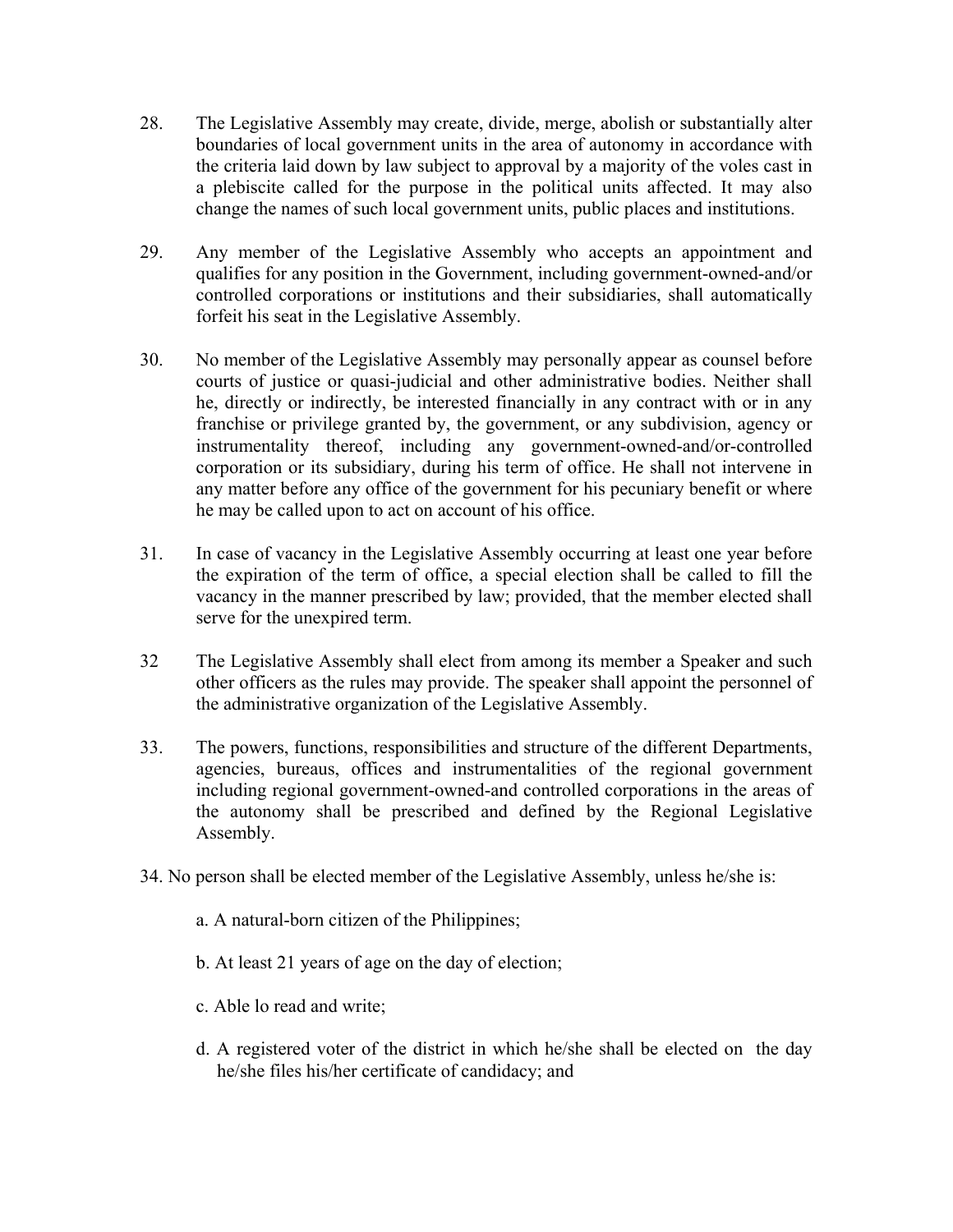- c. A resident thereof for a period of no less than five years immediately preceding the day of election.
- 35. Every member of the Legislative Assembly shall take an oath or affirmation of allegiance to the Republic of the Philippines before taking his/her seat.
- 36. The Legislative Assembly shall adopt its own rules of procedure by a majority vote of all its Members including the selection of members of its standing communities and the suspension or expulsion of its Members.
- 37. A Majority of all the Members of the Assembly shall constitute a quorum to do business, but & smaller number may adjourn from day-to-day and may compel the attendance of absent members in such manner, and under such penalties, as the Assembly may provide.
- 38. The Legislative Assembly or any of its committees may conduct inquiries or public consultations in aid of legislation in accordance of its rules. The rights of persons appearing in or affected by such inquiries shall be respected.
- 39. The Legislative Assembly shall keep a journal of its proceedings and a record of its caucuses and meetings. The records and books of account of the Assembly shall be preserved and be open to public scrutiny. The Commission on Audit shall publish an annual report of the itemized list of expenditures incurred by the Members of the Assembly within sixty (60) days from the end of every regular session.
- 40. The Speaker of the Legislative Assembly shall, within, ten working days from approval thereof, submit to the President and to both Houses of Congress a certified true copy of all laws and resolutions approved by the Legislative Assembly.
- 41. No member shall be questioned or held liable in any other place for any speech or debate in the Assembly or in any committee thereof.
- 42. The Chief Executive of the Autonomous Government shall approve the budget of the Autonomous Region, if, by the end of any fiscal year the Legislative Assembly shall have failed to pass the regional appropriation a bill for the ensuing fiscal year, the regional Appropriations Act for the preceding fiscal year shall be deemed automatically re-enacted and shall remain in Force and effect until the regional appropriations bill is passed by the Legislative Assembly.
- 43. No provision or enactment shall he embraced in the regional appropriations bill unless it relates specifically to some particular appropriation therein. Any such provision or enactment shall be limited in its operation to the appropriation to which it relates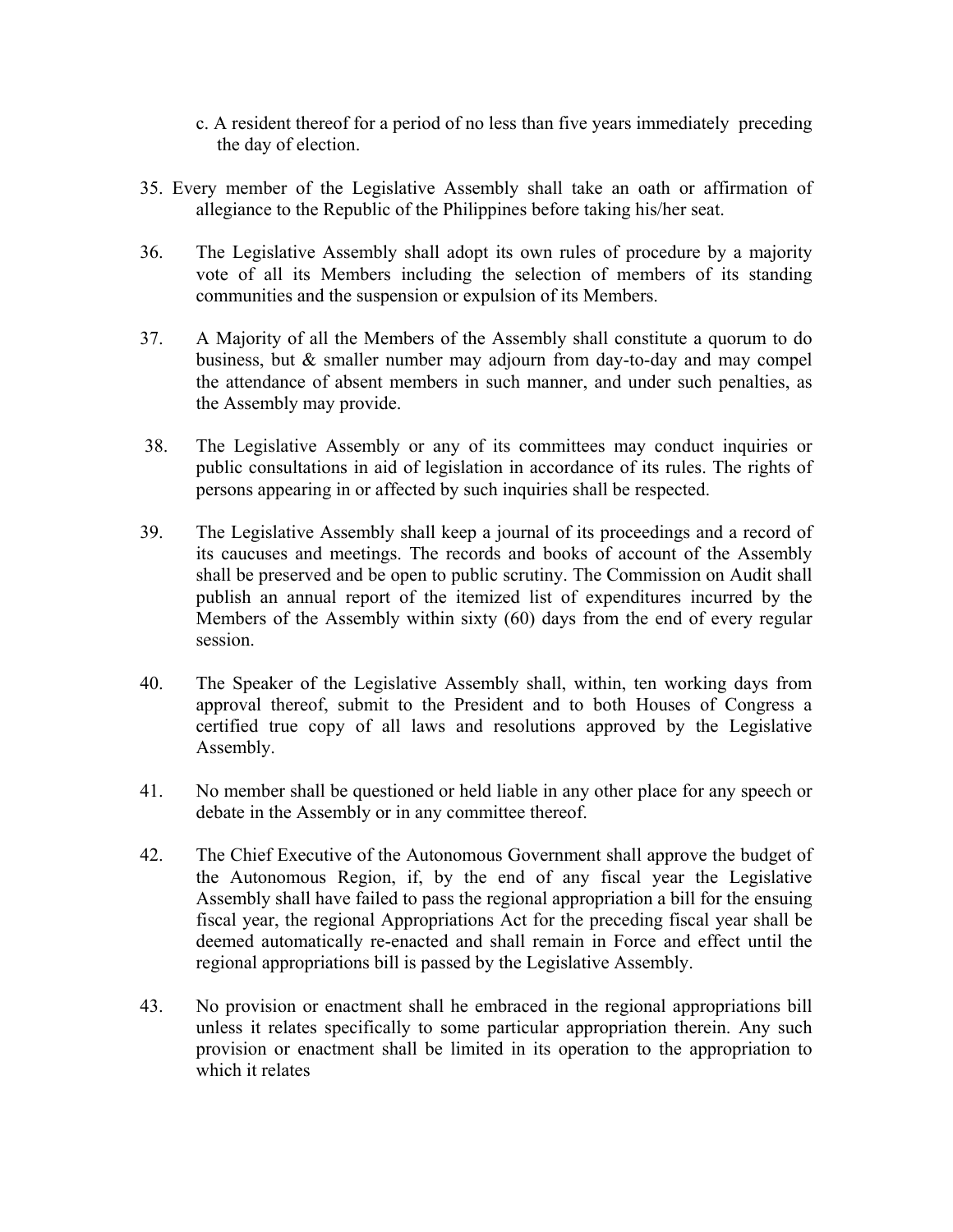- 44. The procedure in approving appropriations for the Legislative Assembly shall strictly follow the procedure for approving appropriations for other departments and agencies of the Regional Government.
- 45. A special appropriations bill shall specify the purpose for which it is intended, and shall be supported by funds actually available as certified by the Regional Treasurer, or to be raised by a corresponding revenue proposal therein.
- 46. Discretionary funds appropriated for particular offices shall he disbursed only for public purposes to be supported by appropriate vouchers and subject to such guidelines as may be prescribed by regional law.
- 47. All money collected on any regional tax levied for a special purpose shall be treated as a special fund and paid out for such special purpose only. If the purpose for which a special fund was created has been fulfilled or abandoned, the balance, if any, shall accrue to the general funds of the regional government.
- 48. Trust funds shall only be paid out of the regional treasury upon fulfillment of the specific purpose for which said funds were created or received.
- 49. Except as provided by its rules, the Legislative Assembly shall meet in open session. Regular session shall commence on the 4th Monday of April and shall continue to be in session for such member of days as may be determined by the Assembly until thirty (30) days before the opening of its next regular session.
- 50. The Legislative Assembly shall meet in special sessions at the request of one-third (1/3) of all its Member or by call of the Chief Executive. Such special sessions must be convened with specific agenda.
- 51. No bill shall become a law unless it has passed three (3) readings on separate days and printed copies thereof in its final form have been distributed to its members three (3) days before its passage, except when the Chief Executive certifies to the necessity of its immediate enactment to meet a public calamity or emergency.
- 52. Every bill passed by the Legislative Assembly shall, before it becomes a law, be presented to the Chief Executive. If he approves the game, he shall sign it; otherwise, he shall veto it and return it with his objections to the Legislative Assembly, which shall enter the objections at large in its journal and proceed to consider it. If, after such reconsideration. two-thirds (2/3) of all the Members of the Legislative Assembly shall agree to pass the bill, it shall become a law. In all such cases, the veto shall be determined by yeas and nays, and the names of the members voting for or against shall be entered in the journal. The Chief Executive shall communicate his veto of any bill to the Legislative Assembly with in thirty (30) days after the receipt thereof; otherwise, it shall become a law as if he had signed it.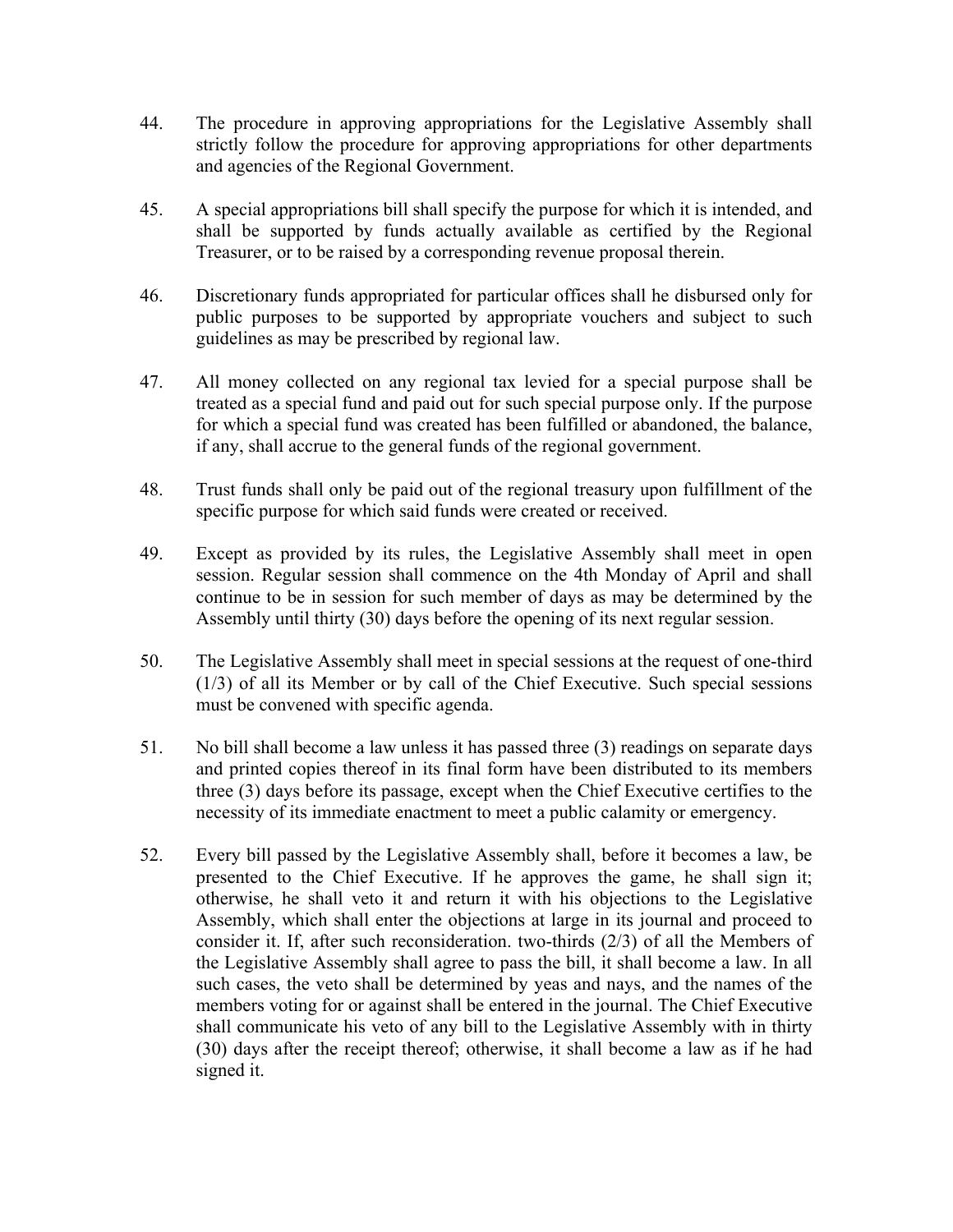- 53. The Legislative Assembly may request the presence of the Chief Executive, Vive-Chief Executive, Cabinet members or their deputies, as the rules shall provide, for questioning on manners falling within the scope of their assigned powers and functions.
- 54. Subject to the rules of the Legislative Assembly, the legislative power to inquire on matters relating to the exercise of administrative functions by an agency of government within the Autonomous Region shall be in the form of written questions.
- 55. The Chief Executive shall submit to the Legislative Assembly not later than two (2) months before the beginning of every regular session, as the basis of the regional appropriations bill, a budget of expenditures and sources of financing, including receipts from existing and proposed revenue measures.
- 56. The fiscal year of the Autonomous Region shall cover the period January 1 to December 31 of the same year.
- 57. The Legislative Assembly may not increase the appropriations recommended by the Chief Executive for the operation of the Autonomous Government as specified in the budget The form, content and manner of preparation of the budget shall be prescribed by regional law, provided, however, that pending the enactment of such regional law, the budgeting process shall be governed by existing national laws and rules and regulations prescribed by the Department of Budget and Management.
- 58. The Chief Executive shall have the power lo veto any particular item or items in an appropriation or revenue bill, but the veto shall not affect the item or items to which he does not object. The veto may be reconsidered by the Assembly by a vote of two-thirds (2/3) of all its members.
- 59. The financial accounts of the expenditures and revenues of the Autonomous Region shall he audited by the Commission on Audit.
- 60. No money shall be paid out of the Regional Treasury except in pursuance of an appropriation made by regional law.
- 61. No regional law shall be passed authorizing any transfer of appropriations; however, the Chief Executive, the Speaker of the Assembly, and the Presiding Justice of the highest Shariah Court may, by law, be authorized to augment any item in the Regional General Appropriations Law for their respective offices from savings in other items of their respective appropriations.

## **ADMINISTRATIVE SYSTEM**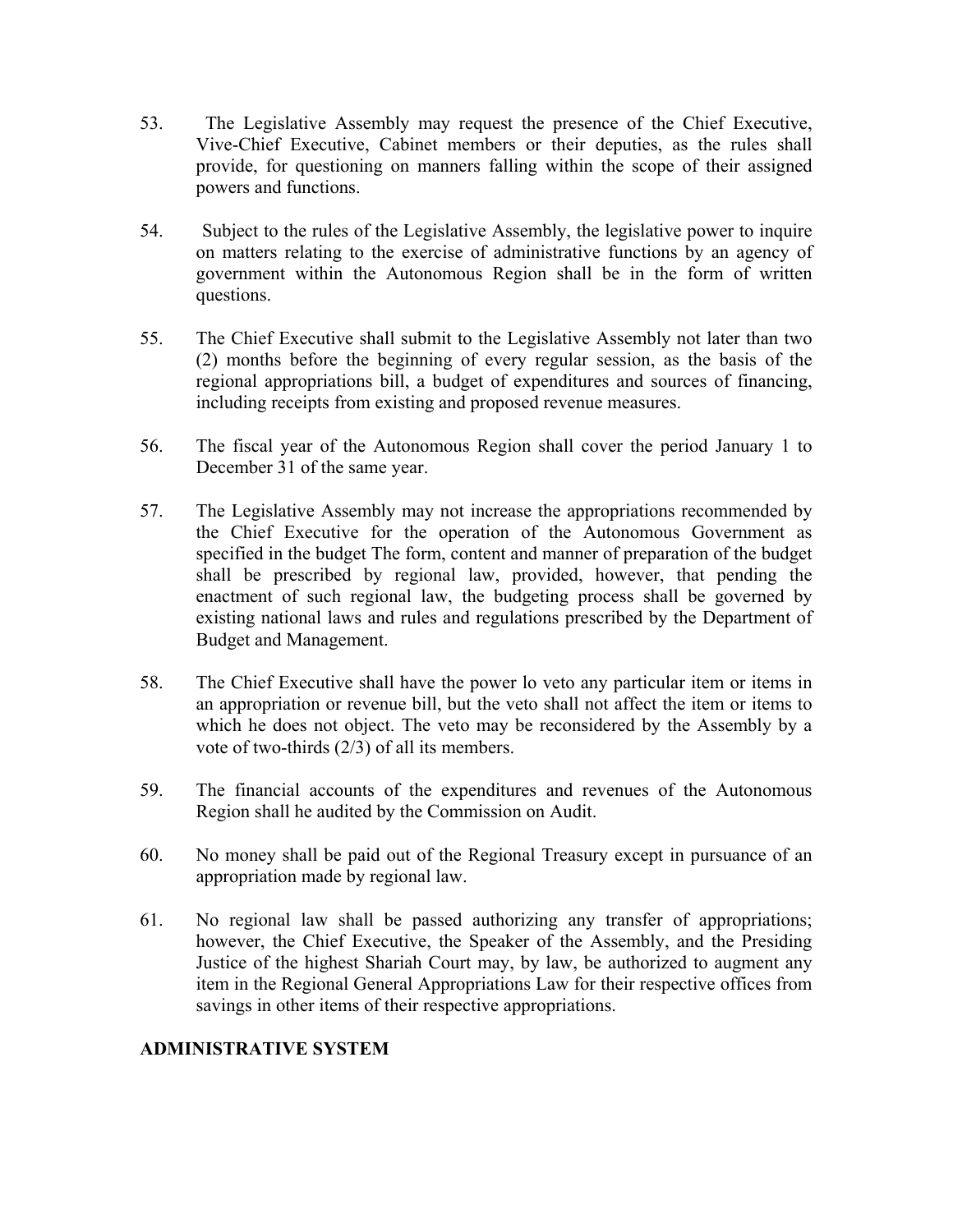62. The Regional Autonomous Government shall have the power to enact its own Regional Administrative Code and Regional Local Government Code consistent with national laws and the Constitution provided that it shall not in any way diminish the powers and functions already enjoyed by Local Governments Units.

## **RIGHT OF REPRESENTATTON AND PARTICIPATION IN THE NATIONAL GOVERNMENT AND IN ALL ORGANS OF THE STATE.**

#### **General Principles:**

- 63. Representation in the National Government by the inhabitants of the autonomous region may be effected through appointment or electrons and must be subject to standards and guidelines prescribed for the position. When representation is done by appointment. The inhabitants of the Autonomous Region will be appointed by the resident of the Philippines to herein specified positions which are policy determining, highly technical, primarily confidential and supervisory upon recommendation by the Head of the Autonomous Government.
- 64. Right of representation shall not be construed in such a way that applicant from the Autonomous Region, especially Muslims and Cultural Communities, for lower positions in the above organs of the government cannot be appointed anymore thereto.

#### **Manner of Representation and participation**

#### **Executive**

- 65. It shall be the policy of the National Government that there shall be at least one (1) member of the Cabinet (with the rank of Department Secretary) who is an inhabitant of the Autonomous Region<sup> $1$ </sup> be recommended by the Head Of the Autonomous Government.
- 66. It shall likewise be a policy that there shall be at least one (1) official in each of the departments and the constitutional bodies of the national government who shall be appointed in executive, primarily confidential, highly technical or policy determining positions, from among the inhabitants of the Autonomous Region upon recommendations by the Head of the Regional Government. The Head of the Autonomous Government shall participate as ex-officio member of the National Security Council on all matters concerning the Autonomous Region and such other matters as may be determined by the President.
- 67. Government-Owned and Controlled Corporations (GOCCs) or institutions and their subsidiaries in the area of autonomy:

Where Government -Owned and Controlled Corporations (GOCCs) are operating mainly or with a subsidiary in the area of autonomy, as a policy, the Regional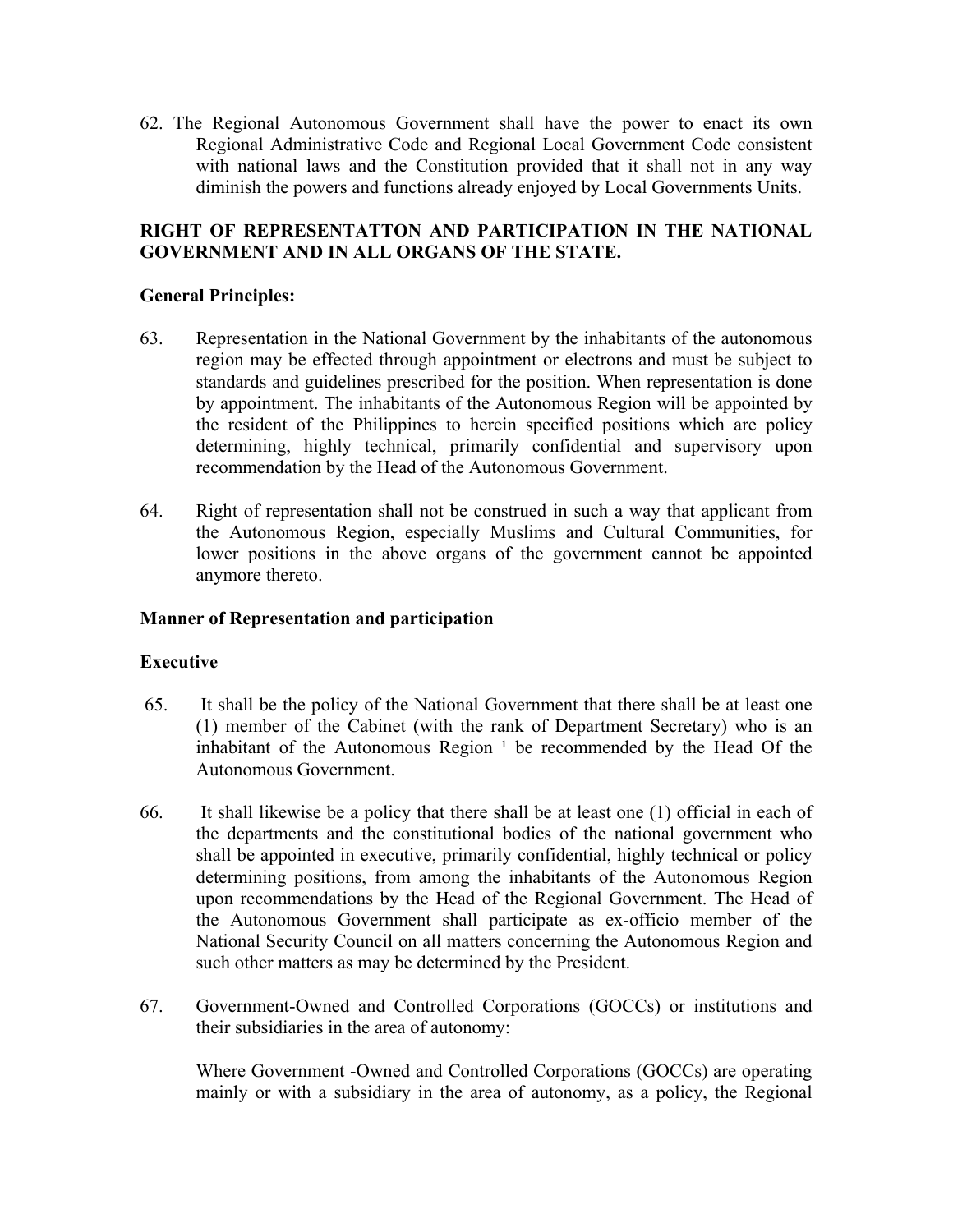Autonomous Government shall he given some representation in the Board of Directors or in the policy-making body of said GOCCs or their subsidiaries consistent with their respective charters.

## **Legislative**

68. It shall be the policy of the National Government that the Regional Autonomous Government shall have one (1) representative Congress as Sectoral Representative. This is aside from the representative/congressmen elected from the congressional districts located m the autonomous region.

#### **Judicial**

- 69. It shall be a policy of the national government that at lease one (1) justice in the Supreme Court and at least (2) in the Court of Appeals shall come from the autonomous Region. For this purpose, the Head of the Autonomous Government may submit the names of his recommendees to the Judicial and Bar Council for consideration. This is without prejudice to the appointment of qualified inhabitants of the Autonomous Region to other positions in the judiciary in accordance with their merits and qualifications.
- 70. The GRP shall endeavor to cause the appointment, as a member of the Judicial and Bar Council, a qualified person to be recommended by the Head of the Regional Autonomous Government.
- 71. The GRP shall request the Supreme Court to create the Office of the Deputy Court Administration for the Area of Autonomy, and to appoint thereto a qualified person recommend by the Head of the Regional Autonomous Government.

## **Civil Service Eligibilities**

72. The civil service eligibility requirements for appointment to government position shall be applicable in the Autonomous Government As necessary, the Civil Service Commission shall hold special civil service examinations in the region to further increase the number of eligible therein. For a period not longer than five (5) years from the establishment of the Regional Autonomous Government, the GRP will endeavor to provide for appropriate civil service eligibility to applicants in the Autonomous Region, provided, the minimum educational qualifications for the position are met.

## B. **THE ESTABLISHMENT OF THE SPECIAL REGIONAL SECURITY FORCES FOR THE AUTONOMOUS REGION (PHASE-2 OF THE IMPLEMENTATION OF THE TRIPOLI AGREEMENT)**

#### **General Principles**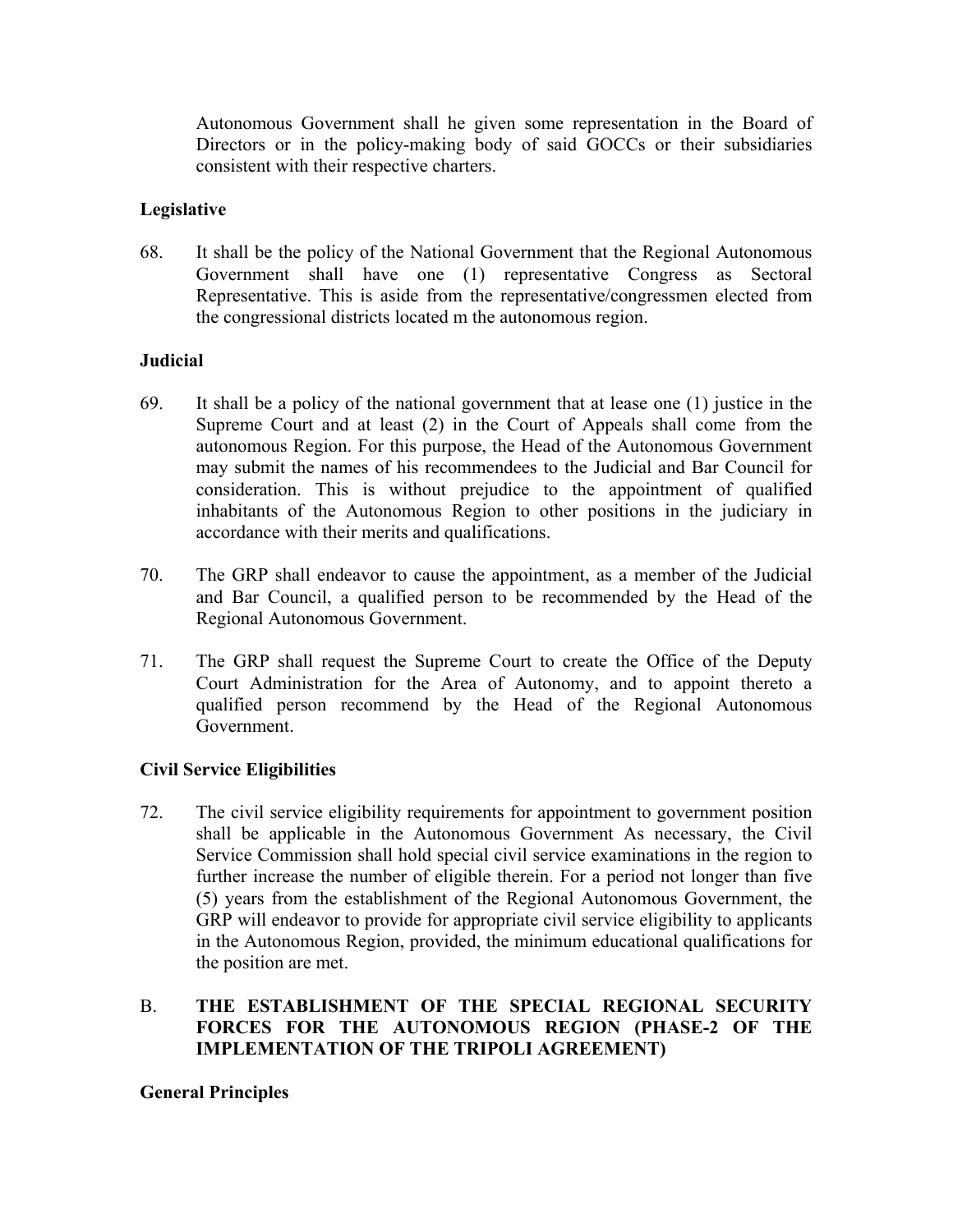- 73. When the new regular Autonomous Regional Government shall have been established, there shall be created or constituted a PNP Regional Command for the new Autonomous Region, which shall be the Special Regional Security forces (SRSP) as referred to in Paragraph 8. Article III of the Tripoli Agreement.
- 74. The Regional Legislative Assembly may enact laws governing the PNP Regional Command for the Autonomous Region/SRSF consistent with the constitutional provision that there shall be one police force in the country which is national in scope and civilian in character.
- 75. The PNP Regional Command for the-Autonomous Region/SRSPP shall be composed of the existing PNP units in the area of autonomy, the MNLF elements and other residents of the area who may later on be recruited into the force.
- 76. The powers and functions of the PNP Regional Command for the Autonomous Region/SRSP, which shall be exercised within the territories covered by the Regional Autonomous Government (RAG), shall be the following:
	- a. Enforce all laws and ordinances relative to the protection of lives and properties;
	- b. Maintain peace and order and take all necessary steps to ensure public safely;
	- c. Investigate and prevent crimes, effect the arrest of criminal offenders, bring offenders to justice and assist in their prosecution;
	- d. Exercise the general powers to make arrest, search and seizure in accordance with the Constitution and pertinent laws;
	- c. Detain and arrest person for a period not beyond what is prescribed by law, informing the person so detained of all his rights under the Constitution and observing the inherent human rights of the citizens; and
	- f. Perform such other duties and exercise all other function as may be provided by law.
- 77. The PNP Regional Command for the Autonomous Region/SRSF shall be charged with the maintenance and preservation of peace, law and order, and protection of life, liberty and property in the region in consonance with the Constitution.

## **Organization of the PNP Regional Command for Autonomous Region/SRSF**

- 78. It shall he civilian in nature or character.
- 79. It shall be regional in scope of operations.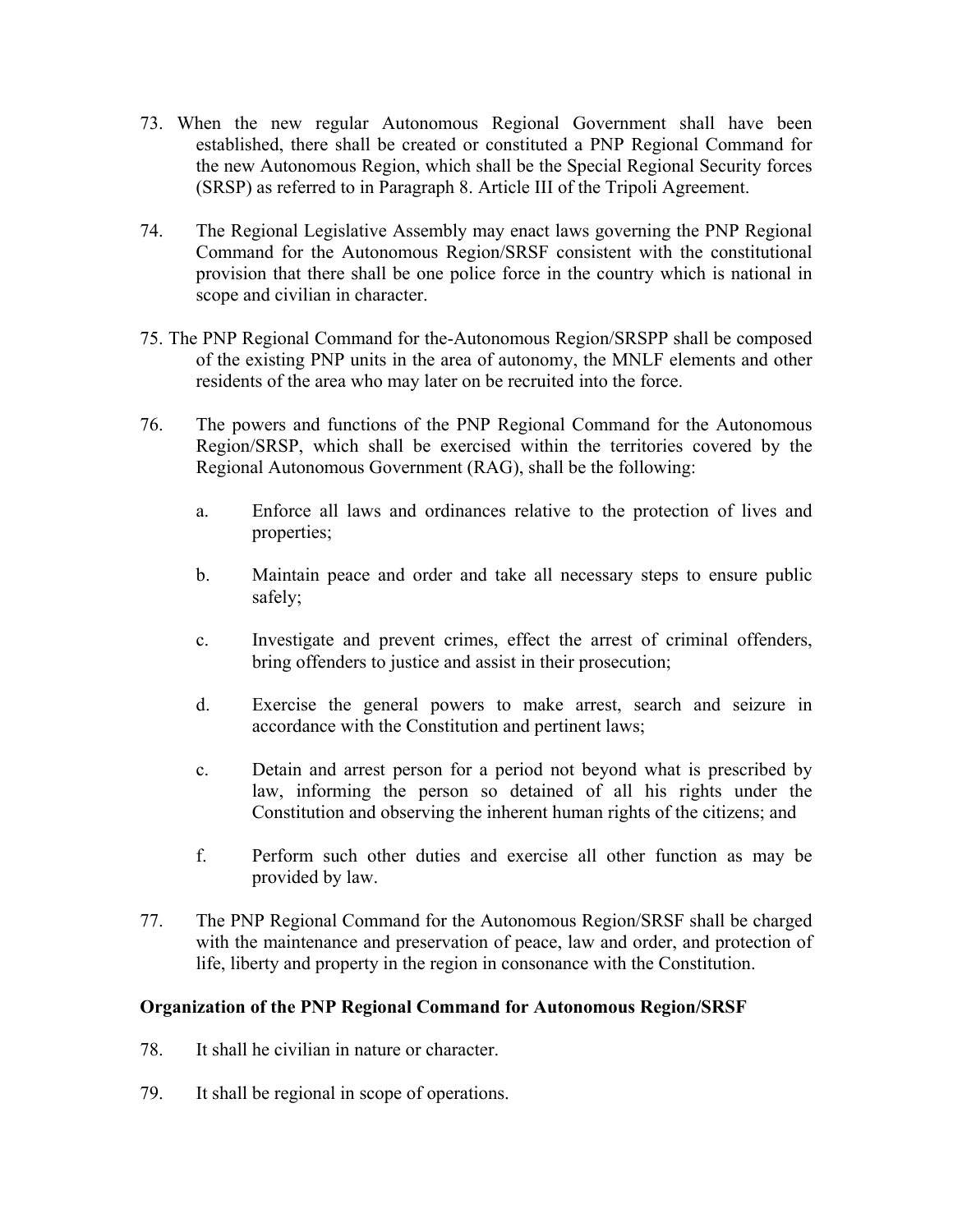- 80. It shall be beaded by a Regional Director who shall be assisted by two (1) Deputies, oaf (1) for Administration and one (I) for Operations.
- 81. It shall have regional, provincial, and city or municipal offices.
- 82. At the provincial level, there shall be a provincial office, headed by a Provincial Director.
- 83. At the city or municipal level, there shall be an office/station, which shall be headed by a Chief of Police.

#### **Powers of the Head of the Regional Autonomous Government over the PNP Regional Command for the Autonomous Region/SRSF.**

- 84. Act as the Deputy of the National Police Commission (NAPOLCOM) in the region and shall be the ex-officio Chairman of the Regional Police Commission (REPOLCOM).
- 85. Exercise operational control and general supervision and disciplinary powers.
- 86. Employ/deploy the elements of the Regional Command through the Regional **Director**
- 87. Assign/reassign officers and other personnel through the Regional Director.
- 88. Recommend to the President the appointment of the Regional Director and his two (2) Deputies.
- 89. Oversee the preparation and implementation of the integrated regional public safety plan.
- 90. Impose, after due notice and summary hearings of citizen's complaints, administrative penalties on personnel of the Regional Command except Presidential Appointees.

#### **Creation of the Regional Police Commission**

- 91. There shall be created a Regional Police Commission (REPOLCOM) by the Regional Legislative Assembly consistent with the Constitution.
- 92. The REPOLCOM shall be under the supervision of the NAPOLCOM.
- 93. The Chairman of REPOLCOM shall be an ex-officio Commissioner of the NAPOLCOM.

## **C. EDUCATION**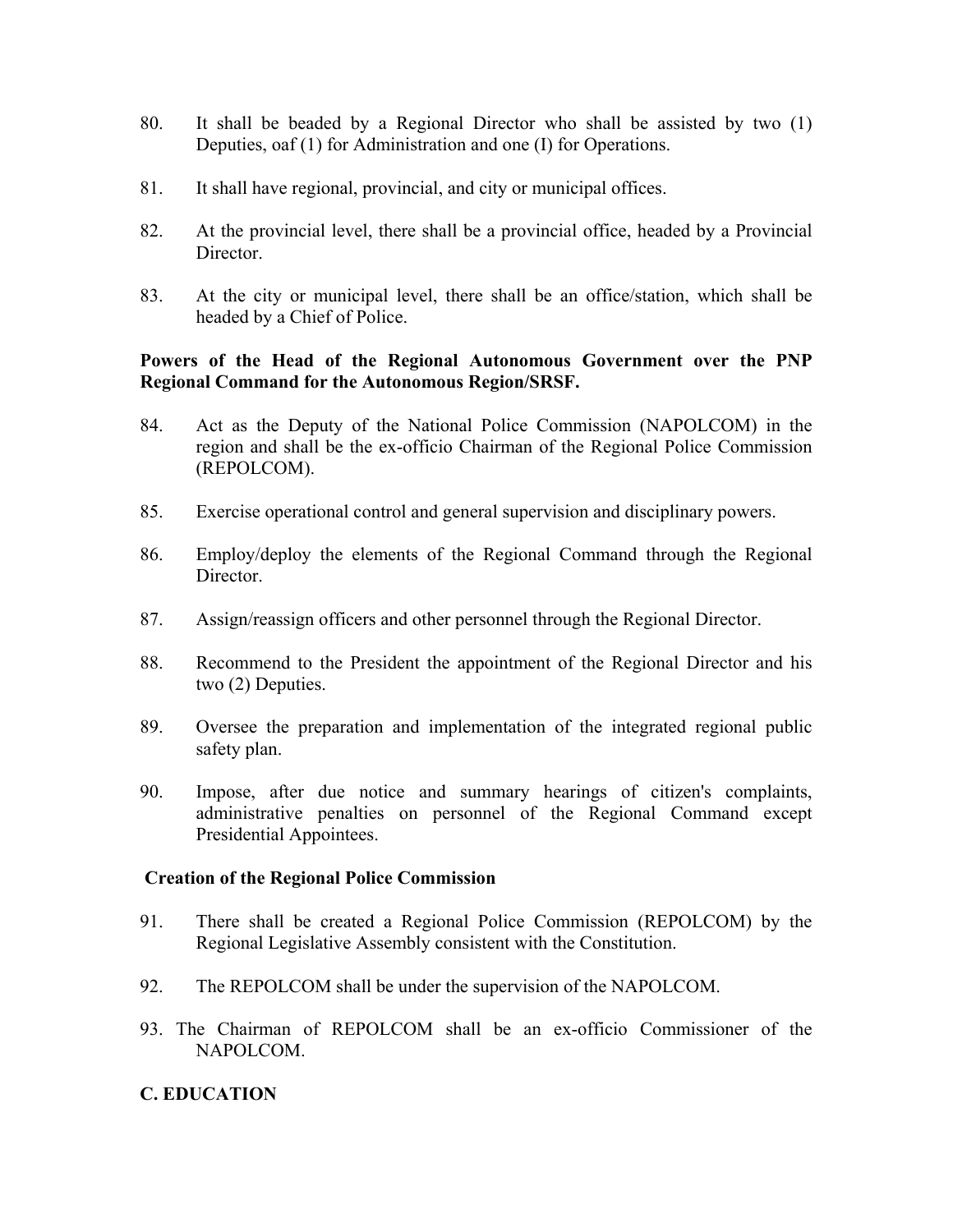#### **The Integrated System of Education**

- 94. The Regional Autonomous Government shall have an education component comprising of existing schools, colleges and universities in the present area at autonomy and such other schools and institutions in the future expanded area of autonomy, with the possible inclusion of state universities and colleges (SUCs) to be decided later on. The relationship of the Regional Autonomous Government educational body with the national educational system shall be that of a system and sub-system with emphasis on the autonomy of the sub-system. In the event that SUCs should be included as part of the educational component of the Regional Autonomous Government, the autonomous government recognizes the fiscal autonomy and academic freedom of the SUCs as mandated by their respective charters.
- 95. The Regional Autonomous Government educational system shall, among others, perpetuates Filipino and Islamic ideals and aspirations, Islamic values and orientations of the Bangsamoro people. It shall develop the total spiritual, intellectual, social, cultural, scientific and physical aspects of the Bangsamoro people to make them God-fearing, productive, patriotic citizens, conscious of their Filipino and Islamic values and Islamic cultural heritage under the aegis of a just and equitable society.

#### **The Structure of Educational System**

96. The elementary level shall follow the basic national structure and shall primarily be concerned with providing basic education; the secondary level will correspond to four (4) years of high school, and the tertiary level shall be one year to three (3) years for non-degree courses and four (4) to eight (8) years for degree courses, as the case maybe in accordance with existing laws.

## **Curriculum**

- 97. The Regional Autonomous Government educational system will adopt the basic core courses for all Filipino children as well as the minimum required learning and orientations provided by the national government, including the subject areas and their daily time allotment. Teaching materials and curriculum contents shall promote solidarity, unity in diversity, Filipino and Islamic values.
- 98. The addition of more required learning and instructional materials shall be the prerogative and responsibility of the Autonomous Government.
- 99. The minimum requirements and standards prescribed by Department of Education Culture and Sports (DECS), Commission on Higher Education (CHED) and Technical Education and Skills Development Authority (TESDA) will be followed by the Autonomous Region.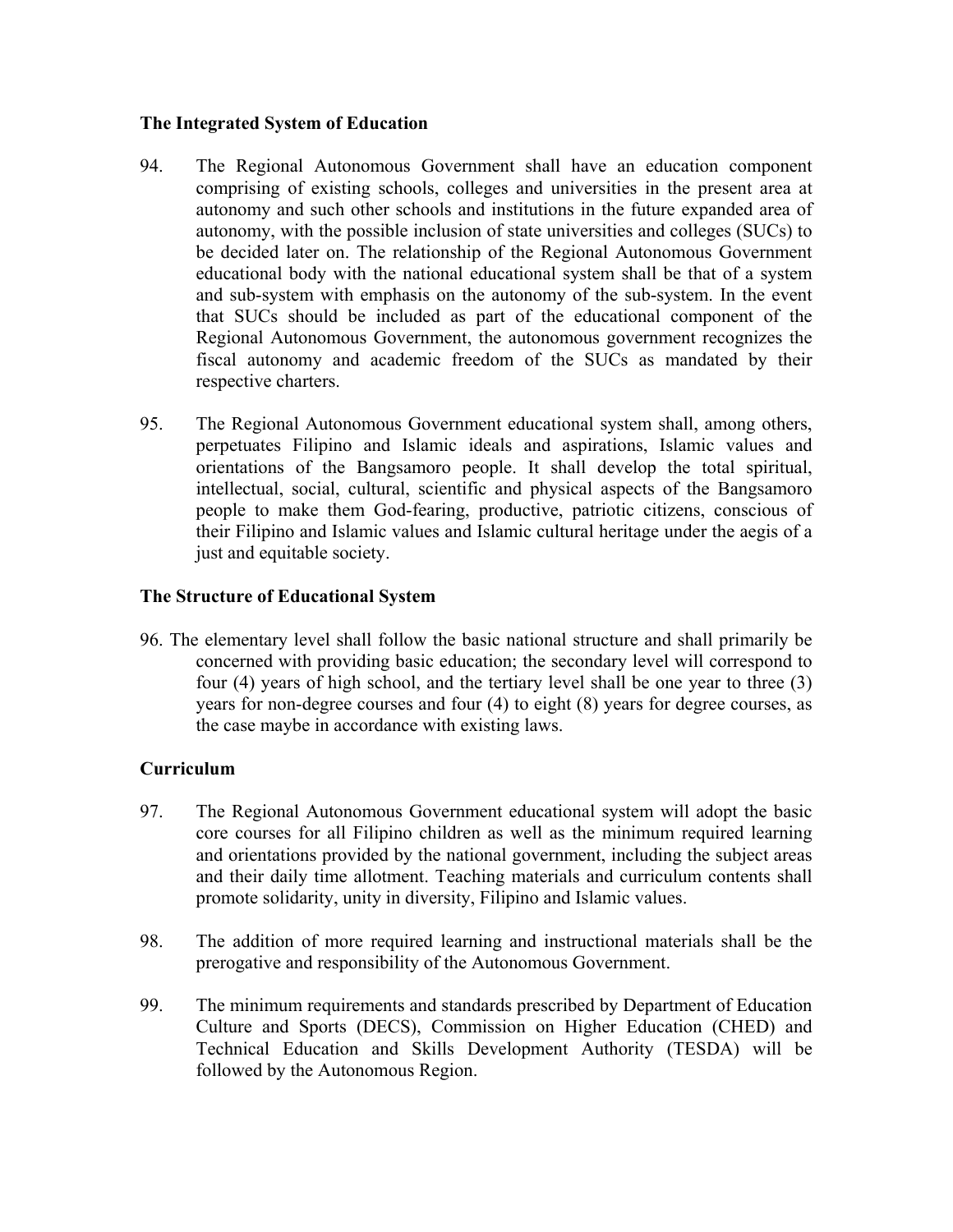- 100. The same textbooks of the National Government will be used by schools in the Autonomous Region. The formulation, shaping and revision of textbooks are the responsibilities of the Regional Autonomous Government and the National Government and within agreed norms, academic freedom and relevant legal limits, the formulation and revisions shall emphasize Islamic values or orientation, in addition to Filipino values which include Christian values and values of indigenous people, modern sciences and technology as well as the latest educational thrusts. Having adopted the core curriculum of the national government in consideration of achieving the highest quality of education, student and graduates of the education system of the Autonomous Region shall be fully accredited when they transfer to non-autonomous regions.
- 101. The integration of Islamic values in the curriculum should be done gradually after researches and studies are conducted.
- 102. The teaching of Islamic values, as well as Filipino values, shall be incorporated in Good Manners and Right Conduct in appropriate grade levels including the tertiary level subject to agreed norms, academic freedom, and legal limitations.
- 103. Muslim culture, mores, customs and traditions which are mainly based on Islam, as well as the cultures, mores, customs, and traditions of Christians and indigenous people, shall be preserved through the regular public and special schools in the Autonomous Region, considering that schools are perpetuating vehicles of the values of the people.

#### **Administration of Educational System**

- 104. The management and control, and supervision of the entire education system in the area of autonomy shall be the primary concern of the Regional Autonomous Government, consistent with the declared policies of national educational bodies. The national education bodies shall monitor compliance by the regional educational system with national educational policies, standards and regulations in collaboration with the educational authorities of the autonomous region. The head of the educational system of the Regional Autonomous Government shall have the right to participate in policy and decision-making activities of the national educational bodies.
- 105. The Regional Autonomous Government shaft be represented in the Board of SUCs in the region as co-chairman or at least, co-vice-chairman, as may be provided by law. Appointment to SUC Boards shall be made by the President of the Philippines.
- 106. The Regional Autonomous Government will be responsible for specific administrative, management functions and powers, educational supervision and school administration, and regulation over private schools.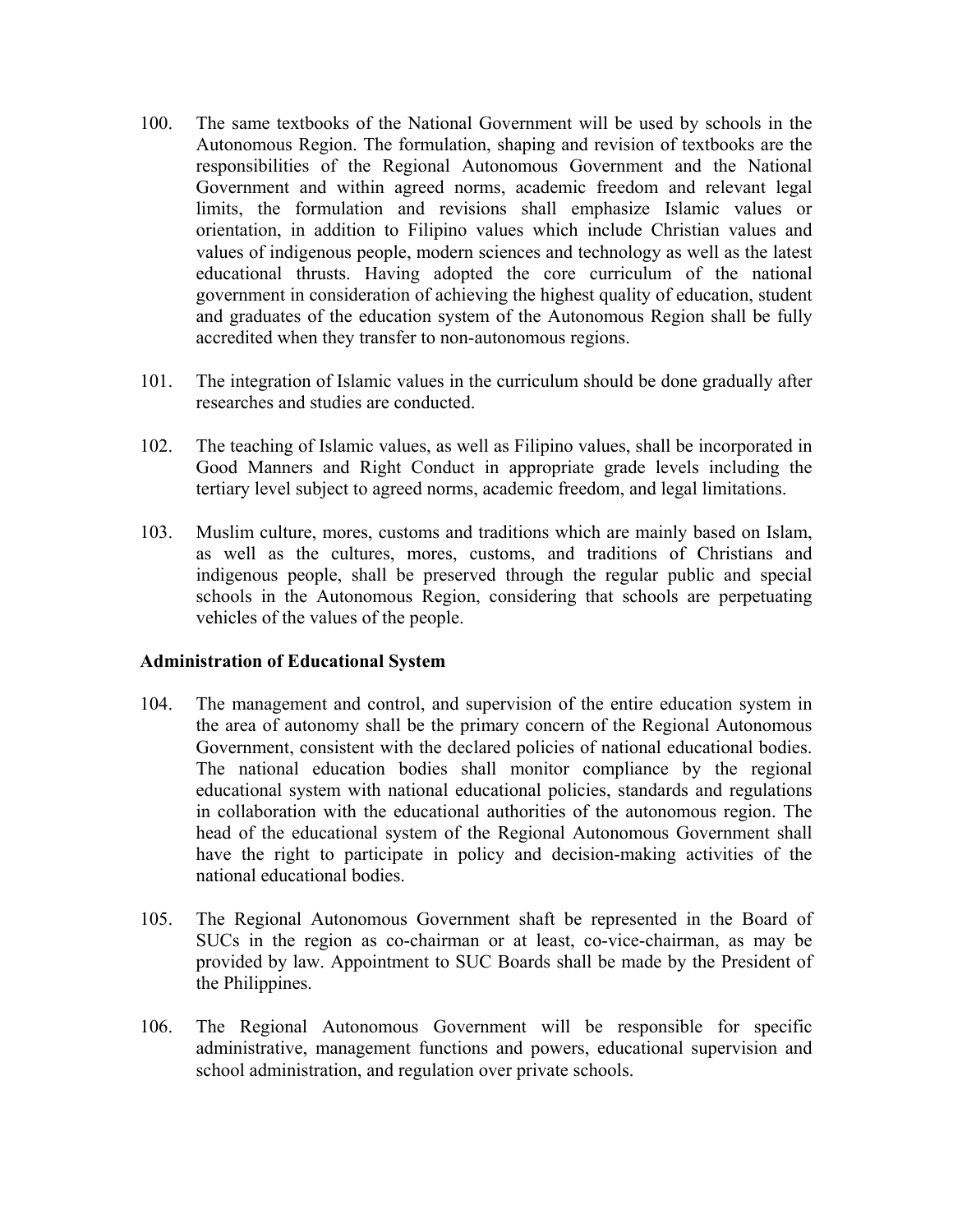- 117. The Organizational structure of the educational system in the autonomous region shall follow the basic structure of the national educational system. The Regional Legislative Assembly may add special structures, if necessary. It shall follow whatever organizations of the curricular years as found in the national set-up.
- 108. Locally funded programs will be the responsibility of the Regional Autonomous Government.
- 109. The selection, requirement appointment and promotion of teachers and employees shall be responsibility of the Regional Autonomous Government in accordance with general qualification standard prescribed by the Civil Service Commission (CSC) provided that the Regional Autonomous Government can initiate regionally-defined standards which are not below national standards.
- 110. The selection, requirement, appointment and promotion of elementary, secondary and tertiary education employees shall be the responsibility of the Regional Autonomous Government in accordance with general standards of the Civil Service Commission (CSC) and other existing recognized bodies.
- 111. Primary disciplinary authority over officials and employees of the Regional Autonomous Government will be the area of concern of the Regional Autonomous Government in accordance with Civil Service Commission (CSC) rules and regulations. Administrative sanctions deemed appropriate and reasonable as determined by the Civil Service Commission will he the area of concern of the Regional Autonomous Government.

#### **Religious Instruction**

112. Religious instruction in public schools should be optional, with the written consent of the parent/guardian, taught by the authorities of the religion to which the student belongs, and should not involve additional costs to the government in accordance with national policies.

## **Medium of Instruction**

- 113. Filipino and English shall be the medium of instruction in the areas of the Autonomy; provided that Arabic shall be an auxiliary medium of instruction.
- 114. Regional languages may be used as auxiliary official languages in the region as well as auxiliary medium of instruction and communication.
- 115. Arabic shall be recognized as a medium of instruction in Madaris (schools) and other Islamic institutions.
- 116. Arabic shall be taught as a subject in all appropriate grade levels as presently required in the existing laws for Muslims, and optional, tot non-Muslims.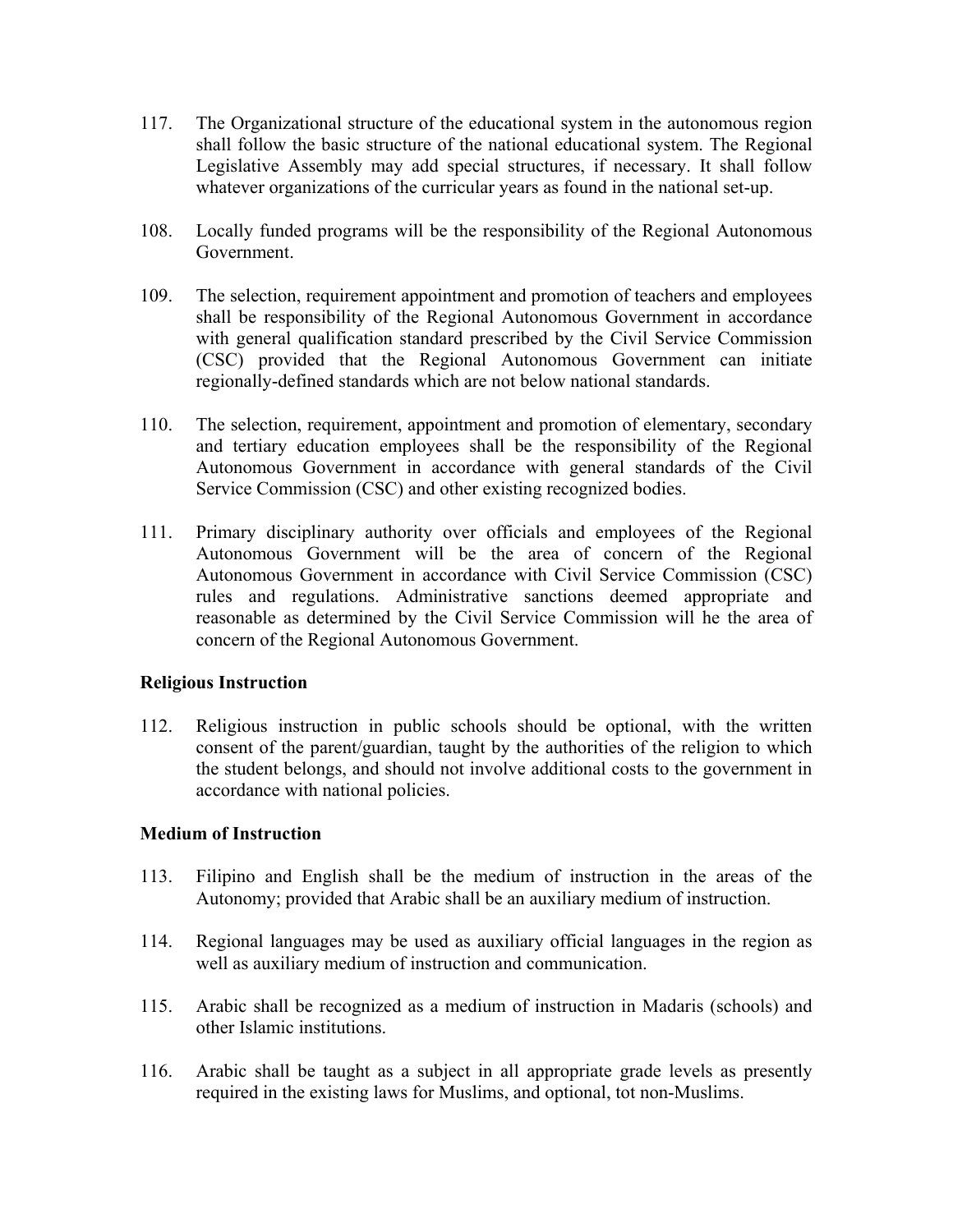#### **Madrasah Education**

- 117. Existing *Madaris*, including *Madaris Ulya* shall be included under the Regional Autonomous Government educational system as presently organized in the area of autonomy.
- 118. *Madaris* teachers shall receive compensation out of the funds of the Regional Autonomous Government provided they are employed in the public schools.

#### **Non-formal and Specialized Education**

- 119. The Regional Autonomous Government educational system shall develop the full potentials of its human resources, respond positively to chaining needs and conditions and needs of the environment, and institutionalize non-formal education.
- 120. The educational system shall respond positively and effectively to the changing needs and conditions of the times as well as regional and national needs of the environmental through the proper use of the latest educational technology, development, planning, monitoring, evaluation, and appropriate and timely educational intervention as well as linkages with national and international institutions.
- 121. The Regional Autonomous Government educational system shall institutionalize non-formal education in scope and methodology, to include literacy, numeracy and intensive skills training of the youth and adult, to allow them to participate actively and productively in the mainstream of regional and national life.

#### **Scholarship Grant and Assistance**

- 122. Universities and colleges in the areas of autonomy may seek and receive overseas donations for educational purposes.
- 123. The Regional Autonomous Government educational system will handle, by administrative arrangement with the national DECS, CHED, and TESDA scholarship programs, both local and foreign, including those provided by the autonomous region pursuant to the provision of existing laws.
- 124. Disadvantage but deserving students will be given financial assistance by the Regional Autonomous Government out of funds given by the national government for the purpose and from other sources of funds.

#### **Funds for Education:**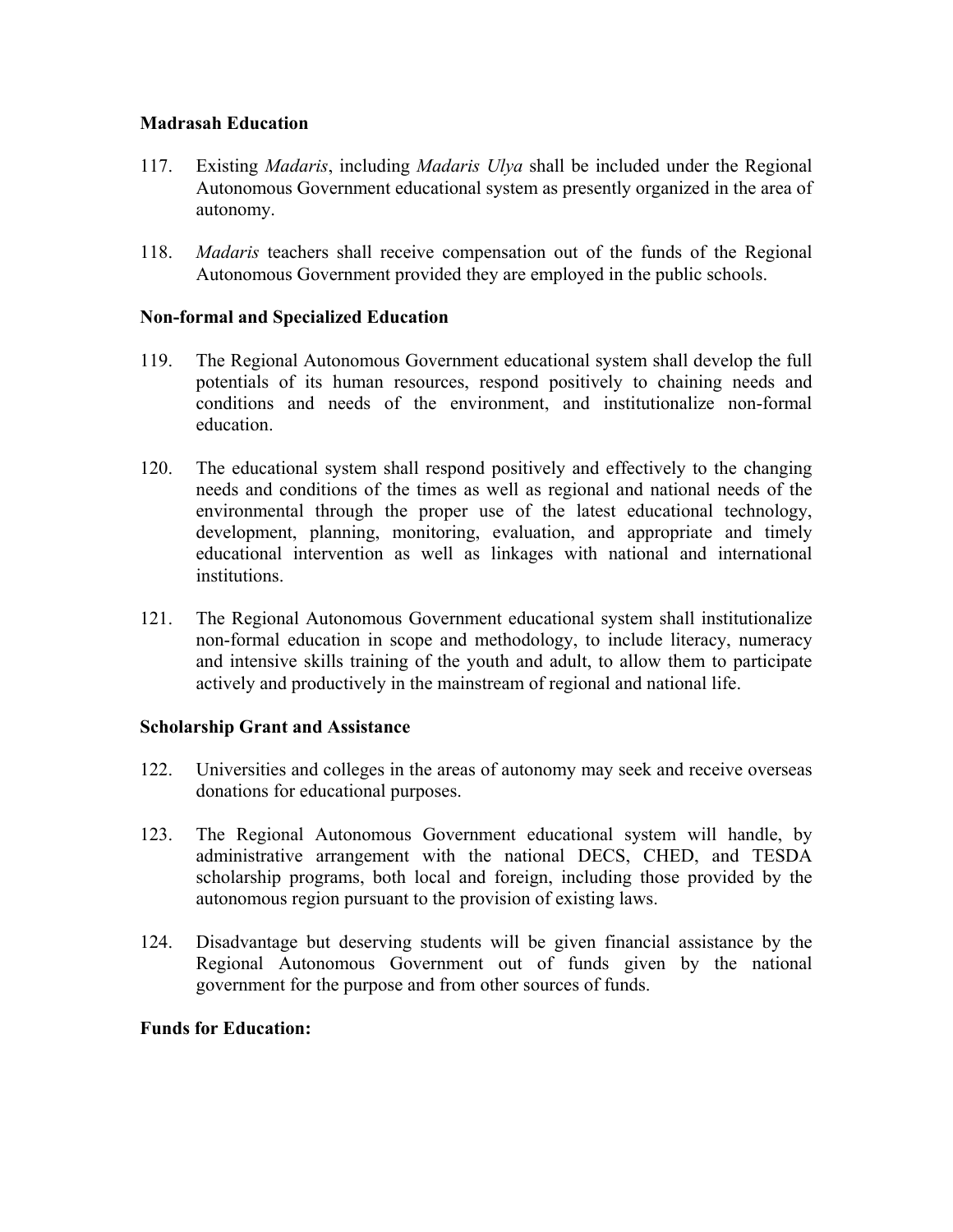125. Funds for education constituting the share of the Regional Autonomous Government as contained in the General Appropriation Act should be given directly to the Autonomous Government.

#### **D. THE ECONOMIC AND FINANCIAL SYSTEM, MINES AND MINERALS**

- 126. The Regional Autonomous Government in the area of autonomy shall establish its own Regional Economic and Development Planning Board chaired by the Head of Government in the area of autonomy. The Board shall prepare the economic development plans and programs of the Autonomous Government.
- 127. The pivotal role of the banks and other financial institutions for development in the area of autonomy is recognized.
- 128. The Regional Autonomous Government in the area of autonomy has the power to promote tourism as a positive instrument for development provided that the diverse cultural heritage, moral and spiritual values of the people in the area of autonomy shall be strengthened and respected.
- 129. The Regional Autonomous Government in the area of autonomy shall have the power to grant incentives including tax holidays within the power and resources in the area of autonomy.
- 130. The Regional Autonomous Government is the area of autonomy advocates equal opportunities for all the inhabitants of the area of autonomy regardless of ethnic origin, culture, sex, creed and religion.
- 131. In enacting tax measures, the Regional Legislative Assembly shall observe the principle of uniformity and equity in taxation and shall not impose confiscatory taxes or fees of any kind.
- 132. The Regional Autonomous Government in the area of autonomy shall have the power to enact a Regional Tax Code and a regional Local Tax Code applicable to all local government units within the area of autonomy.
- 133. All corporations, partnerships or business entities directly engaged in business in the area of autonomy shall pay their corresponding taxes, fees, and charges in the province, city or municipality in the area of autonomy where the establishment is doing business.
- 134. All corporations, partnerships, or business entities whose head of offices are located outside the area of autonomy, but doing business within its territorial jurisdiction, either by using, exploiting, and utilizing the land. Aquatic and all natural resources therein, shall pay their income taxes corresponding to their income realized from their business operation in the area of autonomy through the province, city or municipality where their branch offices are located. In case the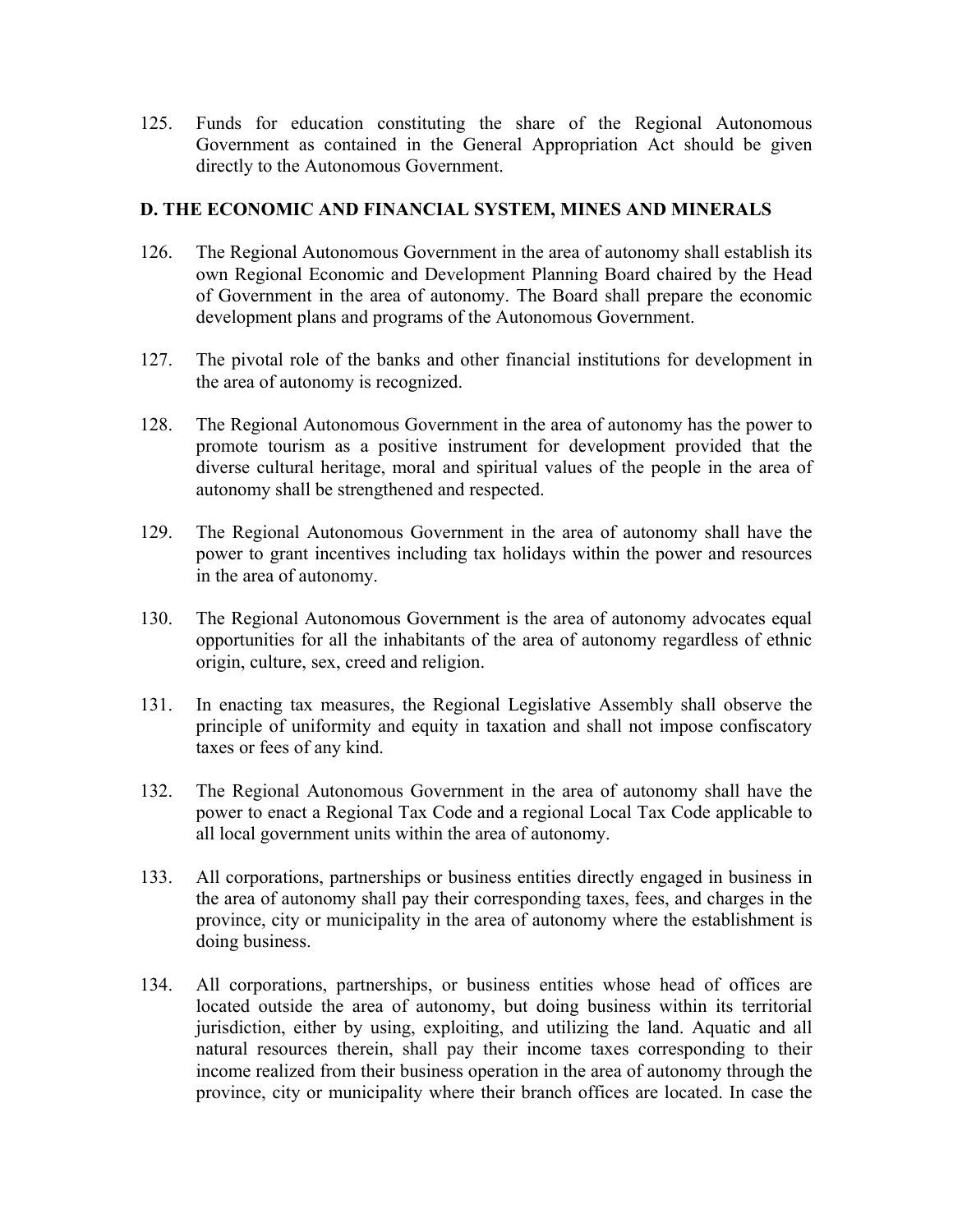business establishment has no branch in the area of autonomy, such business establishment shall pay through the city or municipality where its operation is located.

- 135. The Regional Autonomous Government in the area of autonomy as a corporate body may contract domestic loans.
- 136. The Regional Autonomous Government recognizes the pivotal role played by banks and other financial institutions in the economic development of the area of autonomy. Toward this end, the Autonomous Government shall:
	- a. Encourage the establishment of banks and bank branches in the area of autonomy;
	- b. Encourage the entry and establishment of off-shore banking unit of foreign banks in the area of autonomy.
- 137. The Regional Autonomous Government may accept foreign financial and economic grant for the development and welfare of the people in the region.
- 138. The Regional Autonomous Government may issue its own treasury bills, bonds, promissory notes, and other debt papers in consultation and coordination with the Bangko Sentral ng Pilipinas.
- 139. The Regional Autonomous Government may contract foreign loans within the purview of national laws and pertinent monetary and fiscal policies.
- 140. In the pursuit of the region's economic growth, development and welfare the autonomous government shall have the right to formulate economic and financial policies and implement economic and financial programs, taking into account national laws and policies.
- 141. The Regional Autonomous Government in the area of autonomy shall encourage, promote and support the establishment of economic zones, industrial centers and ports in strategic area and growth centers to attract local and foreign investments and business enterprise.
- 142. The Regional Autonomous Government in the area of autonomy shall undertake, encourage, promote and support the establishment of economic zones and industrial centers. And, in order to attract local and foreign investments within the area of the zones and outside but within the area of autonomy, the government in the area of autonomy may grant incentives to investors as may be defined in an Autonomous Investment Act to be formulated by the Regional Legislative Assembly within one year from its organization.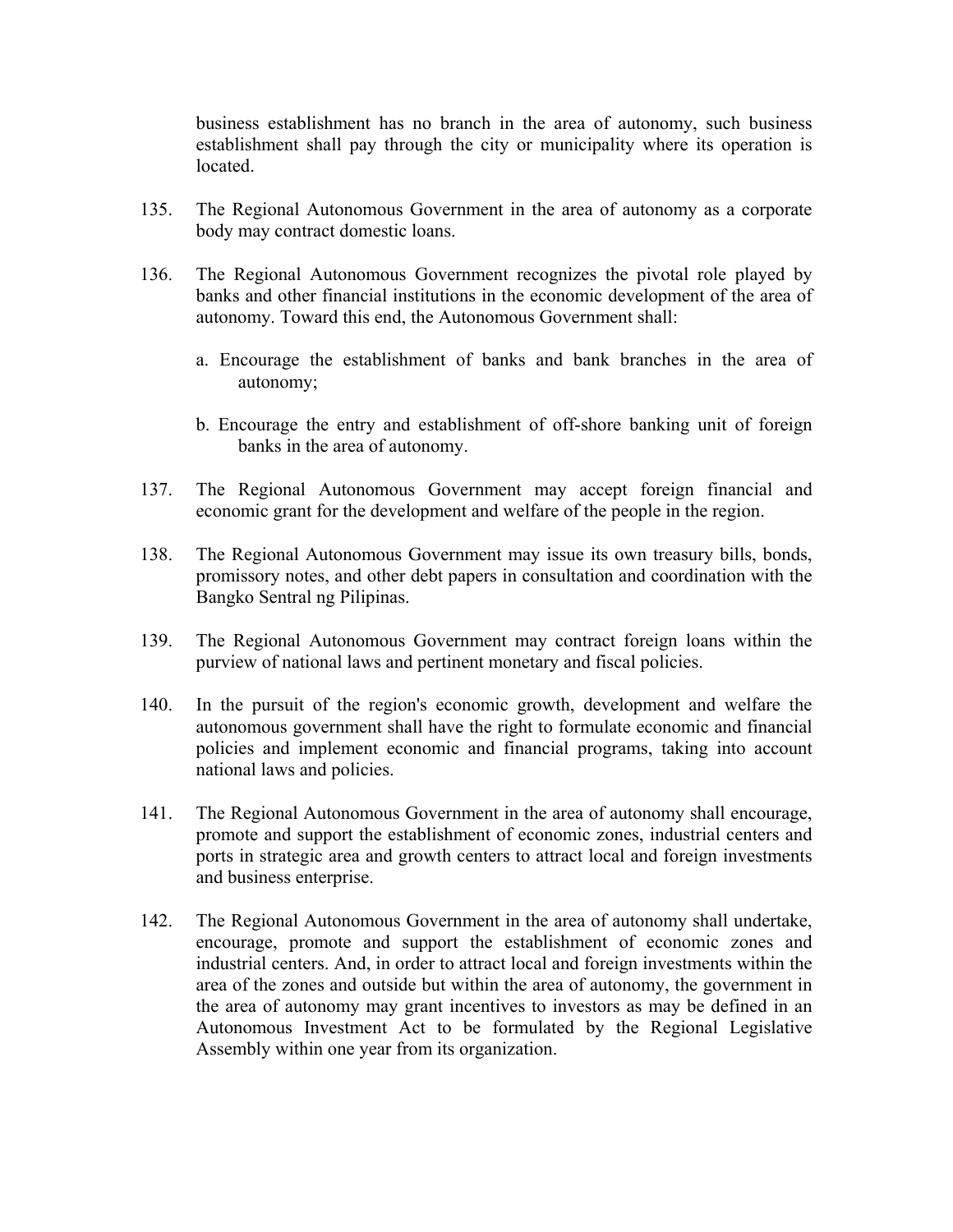- 143. The resident in the area of autonomy shall have preferential rights over the exploration, development and utilization of natural resources in the area of autonomy respecting existing rights on the exploitation, exploration, development and utilization of natural resources.
- 144. The Regional Autonomous Government in the area of autonomy shall enjoy fiscal autonomy in budgeting its own revenue resources and block subsides granted to it by the National Government and foreign donors. Budgeting includes planning, programming and disbursing of funds.
- 145. The National Government shall appropriate for the of autonomy a sufficient amount and for a period (both to be determined later) for infrastructure projects which shall be based on a development plan duly approved by the Regional Autonomous Government taking into account national policies.
- 146. Except strategic minerals, which will be defined later, the control and supervision over the exploration, exploitation, development, utilization and protection of mines and minerals in the area of autonomy shall be vested in the Regional Autonomous Government.
- 147. In the regulation of the exploration, utilization, development, protection of the natural resources inclusive of mines and minerals. Except strategic minerals, which will be defined later, the government in the area of autonomy shall enact rules and regulation and shall impose regulatory fees, taking into account national policies.
- 148. An Islamic Banking Unit shall be established in the Banko Sentral ng Pilipinas which shall be staffed by qualified Islamic banking experts nominated by the Governor of the Regional Autonomous Government. The Governor of the Regional Autonomous Government shall nominate at least three (3) qualified persons from the area of autonomy, from which nomination the appointing authority shall appoint the Head of the Unit. The same procedure shall be observed as regards the rest of the positions in the unit.
- 149. Bangko Sentral ng Pilipinas shall have a Regional Office with full banking service in the capital of the government of the Autonomous Government to respond to the growing needs of the banking community in the area of autonomy which shall be established within one (1) year from the establishment of the Autonomous Government. The Governor of the Autonomous Government shall submit a list of qualified recommendees to the appointing authority from which the staff of the regional office may be chosen: provided that thaw staff who are now occupying and already appointed to positions in the regional office an considered as recommended by the Governor of the Regional Autonomous Government.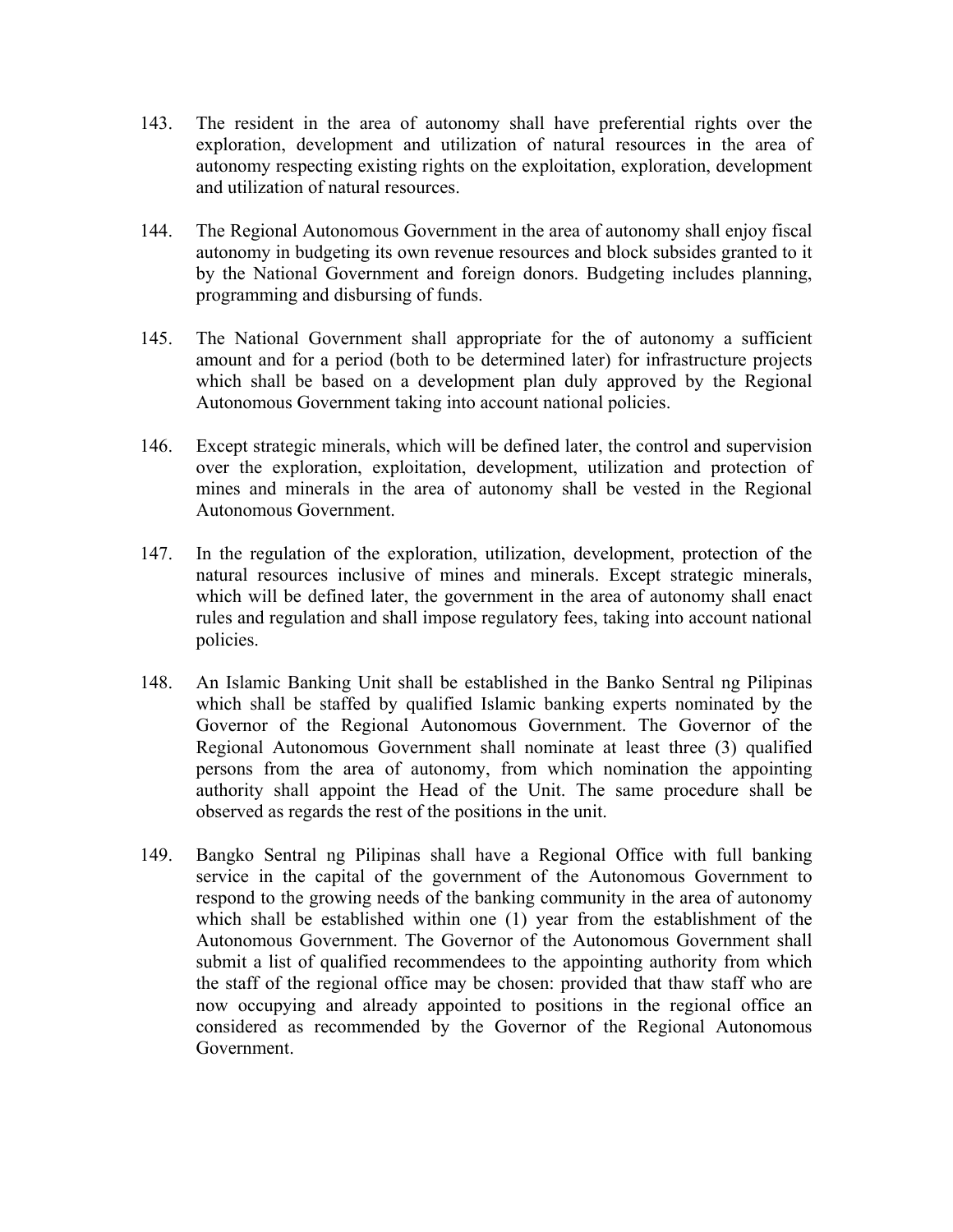- 150. The Regional Autonomous Government shall establish a body in the area of autonomy with the same powers as the Philippine Economic Zone Authority (PEZA) consistent with the Special Economic Zone Act of 1995.
- 151. All current year collections of Internal Revenue taxes within the area of autonomy shall, for a period of five (5) years, be allotted for the Regional Autonomous Government (RAG) in the Annual General Appropriations Act; provided, that;
	- a. The Bureau on Internal Revenue (BIR) shall continue to collect such taxes and the BIR Collection Districts/Offices concerned shall ream such collections and remit the same to the RAG through an approved depository bank within thirty (30) days from the end of each quarter of the current year;
	- b. Out of said internal revenue tax collections, fifty percent (50%) of the tax collected under section 100 (Value-added tax on sale of goods), 102 (Valueadded tax on sale of services), 112 (Tax on persons exempt from valueadded tax), 113 (Hotel, motels and others), and 114 (Caterers) of the National Internal Revenue Code (NIRC), as amended, in excess of the increase in collections for the immediately preceding year shall be shared by the RAG and-the local government units (LGUs) within the area of autonomy as follows:
	- (1) Twenty percent (20%) shall accrue to the city or municipality where such taxes are collected, and
	- (2) Eighty percent (80%) shall accrue to the RAG.

In all cases, the RAG shall remit to the LGUs their respective shares within sixty (60) days from the end of each quarter of the current year.

Provided, however, that provinces, cities, municipalities and barangays within the area of autonomy shall continue to receive their respective shares in the Internal Revenue Allotment (IRA), as provided for in Section 284 of the Local Government Code of 1991.

Provided, finally, that the five-year (5) period herein above mentioned may be extended upon mutual agreement of (be national and Regional Autonomous Governments.

## **E. SHARI'AH AND JUDICIARY**

152. The Regional Legislative Assembly of the area of autonomy shall establish Shari'ah Courts in accordance with the existing laws.

# **F. TOTALITY CLAUSE**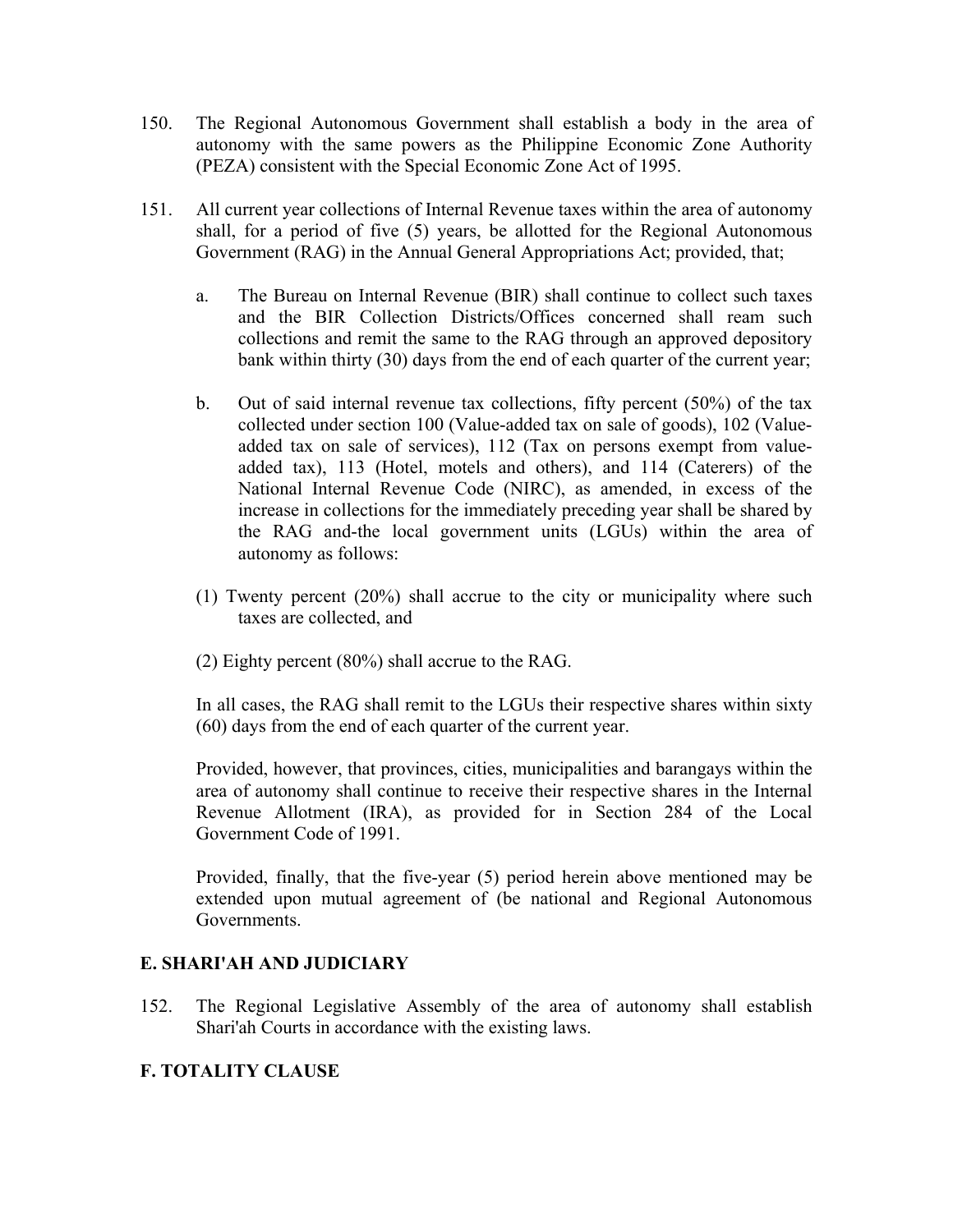153. This Peace Agreement, which is the full implementation of the 1976 Tripoli Agreement, embodies and constitutes the totality of all the agreements, to covenant and understandings between the GRP and the MNLF respecting all the subject matters embodied herein. This Agreement supersedes and modifies all agreements, consensus, covenants, documents and communications not referred to or embodied in this Agreement or whose terms and conditions are otherwise inconsistent herewith. Any conflict in the interpretation of this Agreement shall be resolved in the light of the Philippine Constitution and existing laws.

#### **G. EFFECTIVITY CLAUSE**

154. This Agreement shall take effect immediately upon the signing hereof by the parties, unless otherwise provided herein.

Done in the City of Manila on the 2nd day of September 1996.

**For the GRP: For the MNLF:**

H.E. AMBASSADOR MANUEL T. YAN H.E. PROF. NUR MISUARI Chairman of the GRP Peace Panel Chairman of the MNLF Peace panel

With the participation of the OIC Ministerial Committee of the Six and the Secretary-General of the OIC.

 $\mathcal{A}$